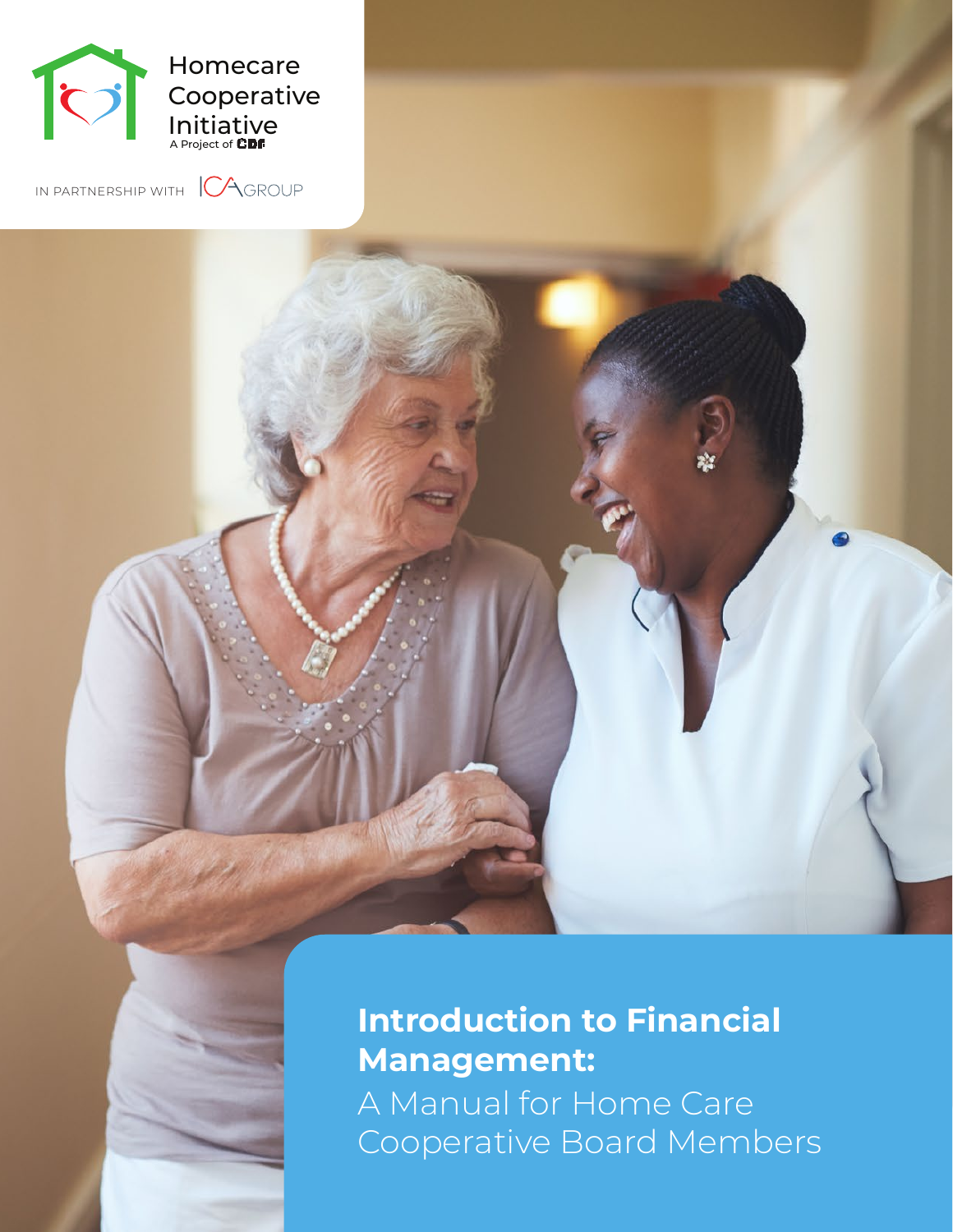# **TABLE OF CONTENTS**

| <b>MEASURING FINANCIAL</b>  |  |
|-----------------------------|--|
|                             |  |
|                             |  |
|                             |  |
|                             |  |
| <b>MONITORING FINANCIAL</b> |  |
|                             |  |
|                             |  |
|                             |  |
|                             |  |

| <b>MANAGING FINANCIAL</b>               |  |
|-----------------------------------------|--|
|                                         |  |
|                                         |  |
| Advanced Financial Management Tools  33 |  |
|                                         |  |
|                                         |  |
|                                         |  |

# **About this Manual**

This manual is part of the Cooperative Development Foundation's Rural Cooperative Development Grant. The ICA Group and Margaret Lund wrote this report to assist CDF and the Homecare Cooperative Initiative in its efforts to strengthen, grow and scale home care worker cooperatives across the country. For more information visit: www.cdf.coop or www.icagroup.org.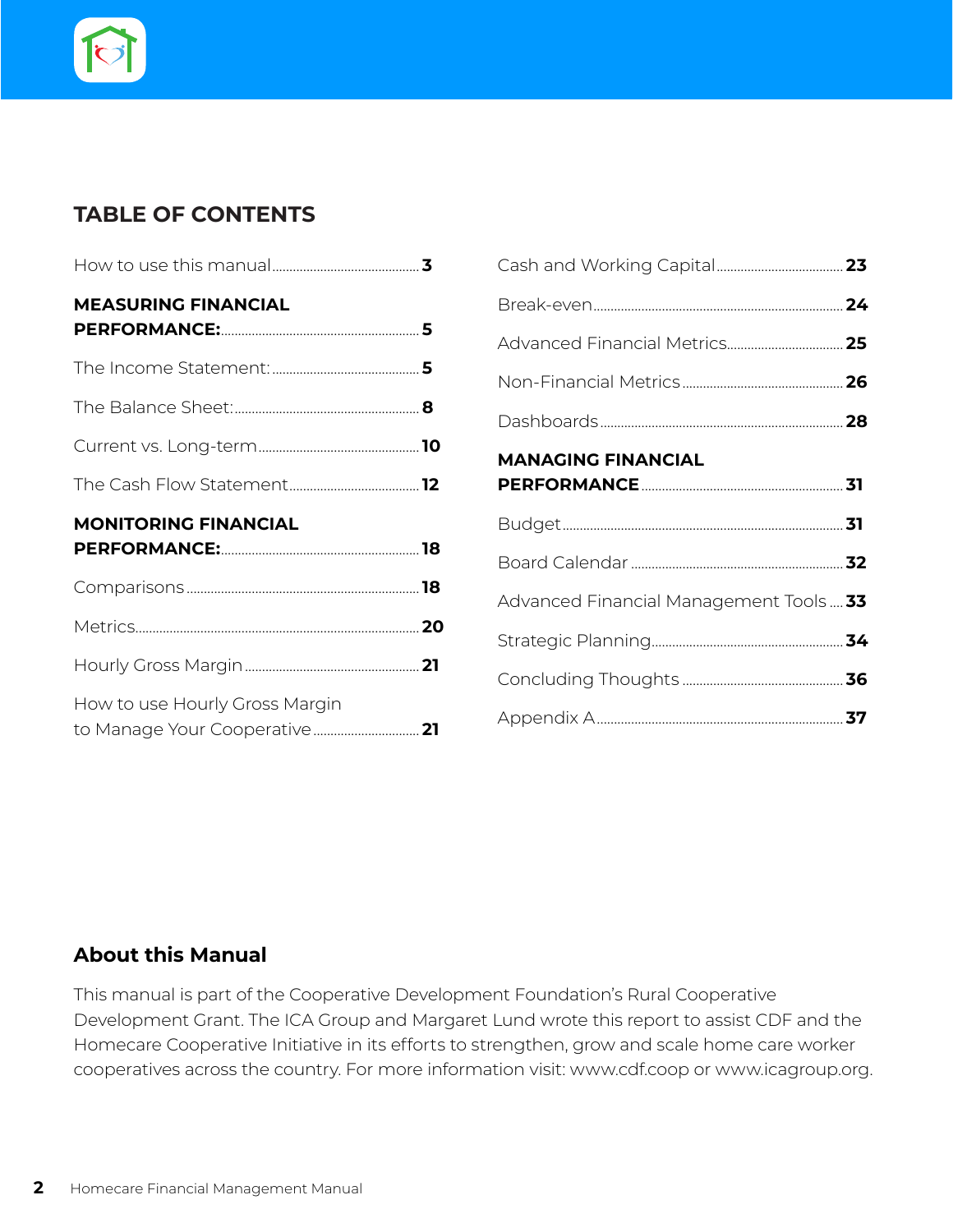

## **How to use this manual**

You have just been elected to the board of directors of your homecare cooperative – congratulations! Election to the board is a sign that your fellow members have confidence in you and trust you to help oversee the important shared asset that is your cooperative.

The purpose of this manual is to help you to do just that: fulfill your duty as a board member to oversee the financial health of the cooperative and steward its assets on behalf of all the members. Having a better understanding of financial measures and metrics will also help you to identify possible issues or challenges faced by your co-op, and more effectively discuss solutions

with your fellow board members and management. It will also help you identify key opportunities for the co-op to advance its mission.

It's a big job – where to start?

One clear way to think about the duty of a co-op board member from a financial perspective is that your job is to **MEASURE**, **MONITOR**, and **MANAGE** the financial health of our co-op. This guide will give you tools for doing all three. Focusing on the most important aspects of your cooperative's financial picture will help you to understand the **past** performance of the cooperative, grasp its **present** financial position, and plan for the **future** you want.

### **FINANCIAL DUTIES OF A CO-OP BOARD MEMBER**

#### **MEASURE**

### **Tools: Financial Statement**

- ▶ Income statement
- ▶ Balance sheet
- ▶ Cashflow

#### **MONITOR**

#### **Tool: Comparisons**

- ‣ Benchmarks
- ‣ Budget
- ‣ Previous time period

#### **Tool: Ratios**

- ‣ Gross Margin
- ‣ Days Cash
- ‣ Working Capital
- **Tool: Dashboard**

# **MANAGE**

**Tool: Budgeting Tool: Strategic** 

**Planning**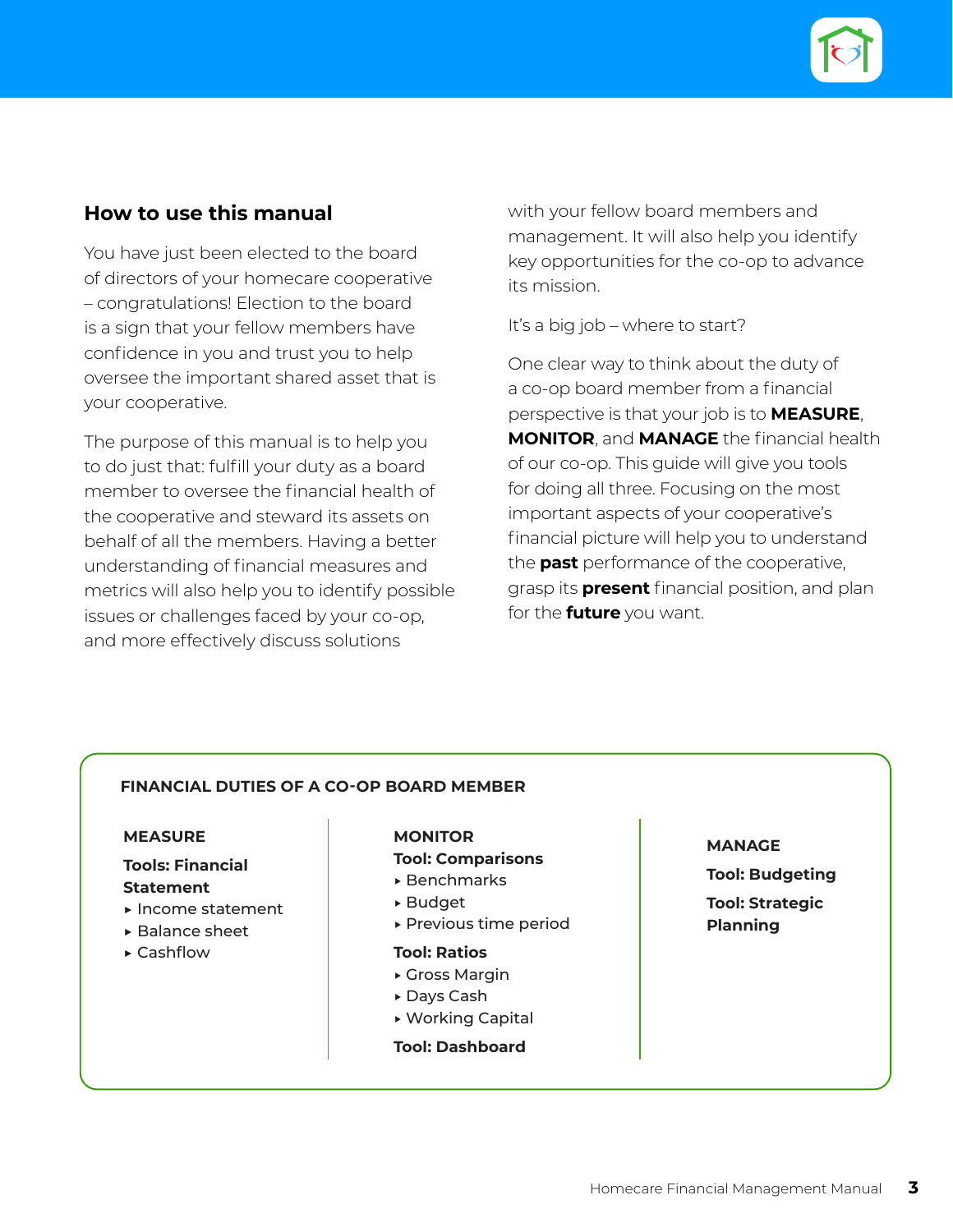# **MEASURE**



# Homecare Cooperative Initiative A Project of CDF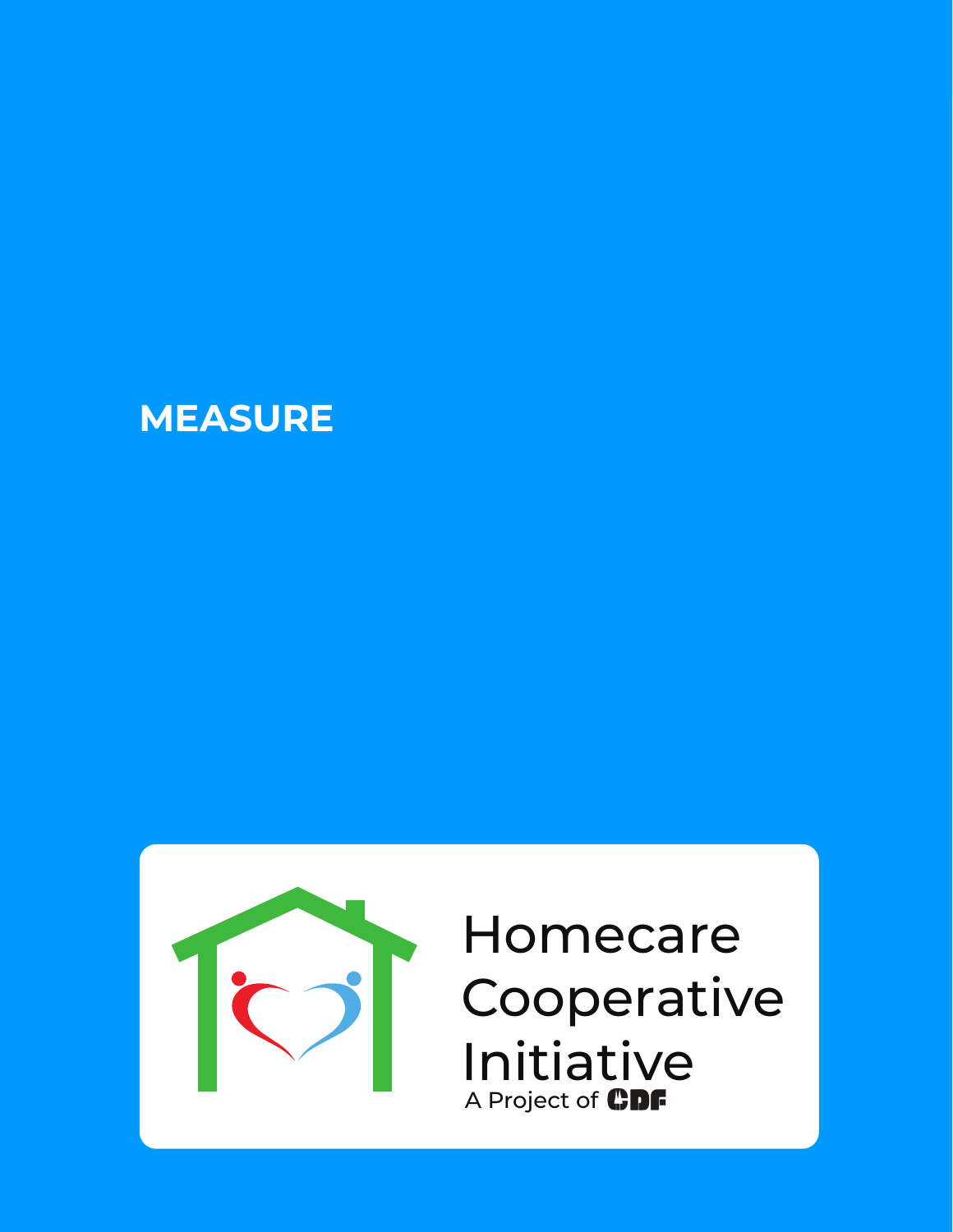

# **Measuring Financial Performance: How to read financial statements**

The fundamental tools for understanding and measuring financial performance in any business are the financial statements. The two most common financial statements are the income statement and the balance sheet. These two are often joined by a third report, a cash flow statement, which helps to link the two. All three of these reports are illustrations of past performance, that is, they tell us what has already happened. The income statement shows how money has flowed through an organization over a certain period of time, while the balance sheet is a measure of all of the financial activity in a business up to a particular date.

# **The Income Statement**



Many people see the income statement as the most important of all the financial reports because it tells you where your money came from and where it went.

Income statements show the financial activity of a company over a period of time. The sample on page 6 is an annual statement, so it shows the total income and expenses for the co-op over the course of an entire year. Income statements are also commonly generated for shorter periods of time, such as monthly, quarterly or "year to date." These shorter time period statements allow you to see things like the seasonality

of a business, if revenues or expenses tend to always go up or down at certain times of year. They also help to pinpoint the exact point in time where something important may have changed in the organization.

### **Common Financial Statements**

- ▶ Income Statement: The financial activity of a company over a period of time.
- ▶ Balance Sheet: A "snapshot" at one particular point in time, showing how the co-op has used its money in the past, and where the money came from.
- Cash Flow Statement: A measure of how much cash entered (or left) the cooperative over a period of time.

# **What an income statement tells you:**

### **Revenues**

In our sample on page 6, we can see that our co-op has both public pay clients and private pay. It is good to track income by source so the board can see if one or two customers represent a large portion of income, or if revenue from certain clients is going up or down. (Other versions could contain even more detail, tracking each major public pay client by name for example.) For a home care agency, the equation for revenue is Billable Hours x Billing Rate. Revenue sources with higher billing rates will drive more revenue from fewer hours and revenue sources with lower rates will need to bill more hours to bring in more revenue.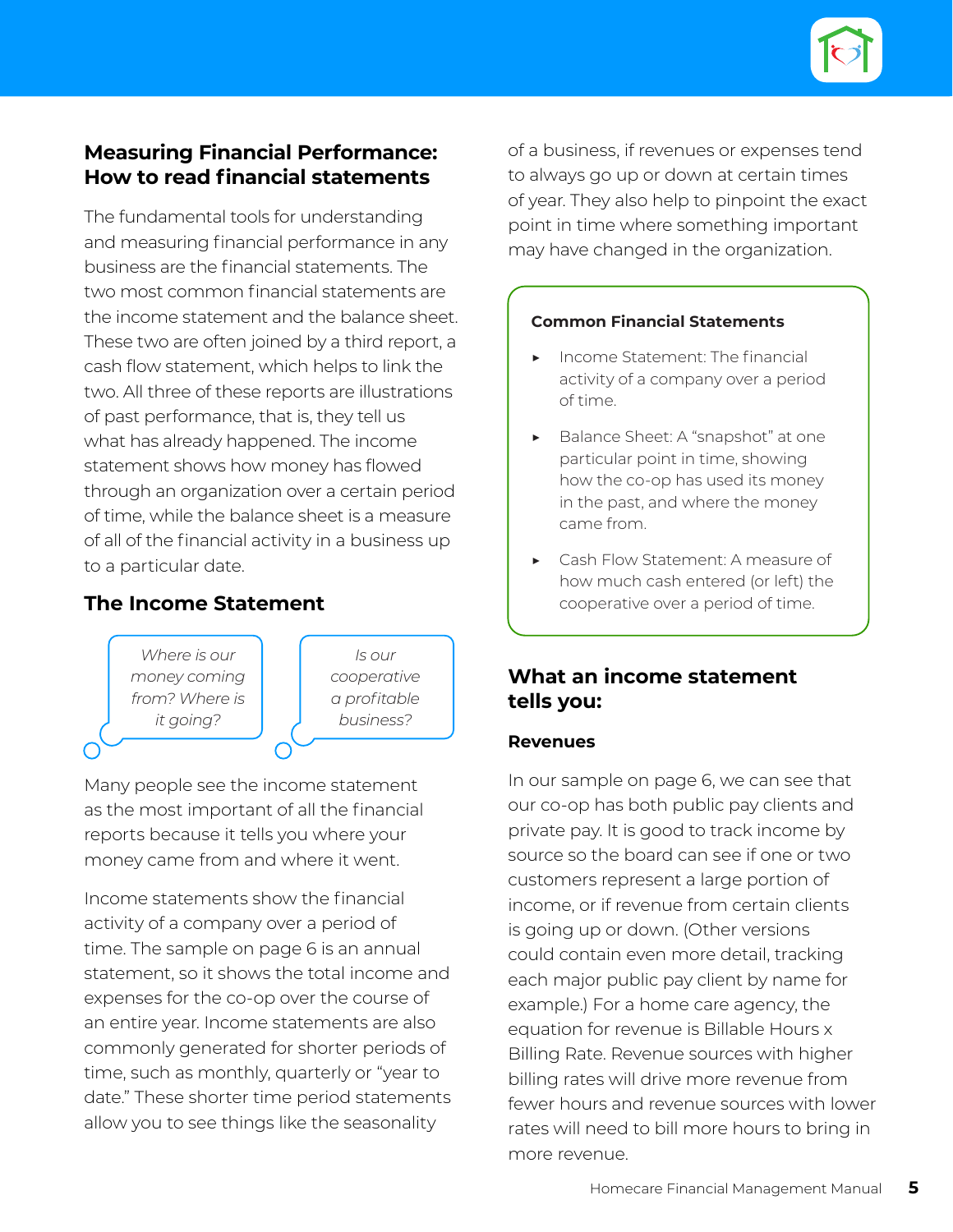### **Cost of Goods Sold**

"Cost of Goods Sold", or COGS as it is known (\$758,400 in our example), is the direct expense of creating the goods or services that a company sells. For a bakery, this would be the cost of flour, sugar, eggs etc. plus the bakers' wages to make the bread and cakes. For homecare, this figure is almost entirely made up of caregiver wages and other related personnel expenses.

### **Gross Margin**

 "Gross margin," also called "gross profit" (\$256,600 in our example) is the amount that is left over after paying the core costs of delivering care. These are the funds available to pay all other expenses, including rent, equipment, marketing, staff recruitment and any administrative expenses. This is what people are referring to when they say "overhead"—it's literally the cost of keeping a roof overhead, and other related things that are necessary just to do business.

### **Net Income**

"Net income" (\$58,205) is what is left after all expenses have been paid. This figure is usually presented before taxes are figured in to make it easier to compare the core business performance of a company year to year, even if tax rates change. This number can also be known as net operating income, as opposed to accounting net income which includes taxes.

Each expense is listed separately, to make it easier to see where the money went (see income statement on page 7). Items on the income statement are often presented as a percentage of revenues, so you can

### **Sample Homecare Income Statement**

|                                       | Current Year      |
|---------------------------------------|-------------------|
| Revenue                               |                   |
| Private Pay                           | 800,000           |
| Public Pay<br><b>Billable Mileage</b> | 200,000<br>15,000 |
|                                       |                   |
| <b>Total Revenue</b>                  | 1,015,000         |
| <b>Total COGS</b>                     | 758,400           |
| Gross Margin                          | 256,600           |
| <b>Operating Expenses</b>             |                   |
| Administrative Payroll                | 109,500           |
| Marketing                             | 20,000            |
| <b>Professional Services</b>          | 7,600             |
| <b>Board Expenses</b>                 | 2,350             |
| Recruitment                           | 10,200            |
| Office Expense                        | 18,715            |
| General and Admin                     | 26,530            |
| <b>Total Expense</b>                  | 194,895           |
| Net Operating Income                  | 61,705            |
| Other Income/Expense                  |                   |
| Interest                              | 3,500             |
| Net Income Before Taxes               | 58,205            |

see if your co-op's performance is in line with comparable companies, even if those companies are bigger or smaller than yours in terms of revenue. Income statements are also commonly presented with a comparable column, comparing each entry to this point last year, for example, or comparing each entry to the budgeted figure (we will see examples later in this manual). This helps board members to identify if something isn't going as expected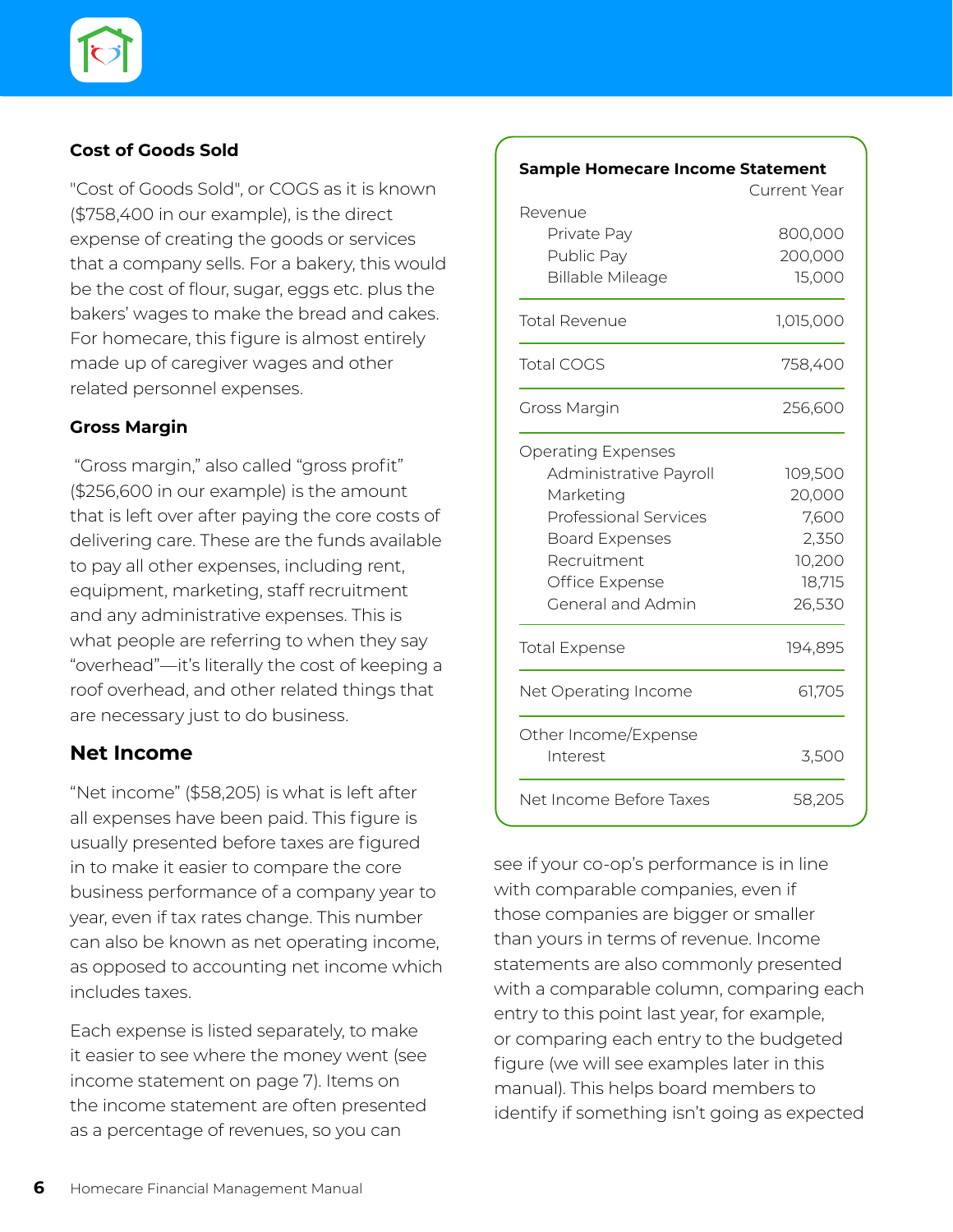

and may be an issue they want to ask management to explain further. These types of comparisons are described further in the Monitor section of this manual.

In this example, for every \$1 the co-op makes in sales, it will need to pay about 75 cents of that dollar out to a caregiver to provide the direct care (a variable expense described more on page 8), leaving only about 25 cents of each dollar to cover all other "fixed" expenses. "Break-even" (a concept discussed more below on page 24) is when the coop has enough revenue after paying all the variable expenses to pay all the fixed ones.

| Sample Homecare Income Statement                                                      | Current Year                    |               |
|---------------------------------------------------------------------------------------|---------------------------------|---------------|
| Revenue<br>Total Cost of Good<br>Sold (COGS)<br>Gross Margin                          | 1,015,000<br>758,400<br>256,600 | 747%<br>25.3% |
| Operating Expenses<br>Net Ordinary Income<br>before Taxes<br>Other Income/<br>Expense | 198,395<br>58,205               | 19.5%<br>57%  |
| Net Income<br>Before Taxes                                                            | 58,205                          | 57%           |

### **How to use an income statement**

It is clear from the example that homecare is a challenging industry – at the end of the day, net income in our example is less than 6% of sales. This means that only six cents of every dollar of revenue will likely end up as profit. Or put another way, to make \$100

### **Fixed and Variable Expenses:**

In reviewing expenses, a distinction is often made between "fixed" and "variable" expenses. Fixed are those expenses (like office rent) that are pretty much the same, no matter how much business the organization does. Variable expenses are those like caregiver wages or insurance that change directly based on the amount of work done.

In reality, of course, even "fixed" expenses can change. If a co-op doubles in size, for example, it may need a new office and then this "fixed" expense of office rent will likely go up. But it won't change with every new hour or client, only at intervals. Some expenses can also be both fixed and variable, depending o n how you look at them. Administration costs, for example, can be looked at both as a fixed expense (X number of staff members), or variable (number of hours in admin needed per billable hour of revenue).

more in profit, we need \$1,667 more in sales. If you charge \$25 an hour for example, that means providing 67 more hours of care. If you charge \$20 per hour, it takes 83 more hours to make \$100 more in profit.

This makes it tempting to look at every expense item and ask, "Why can't we cut out that expense?" in order to get more profit at the end of the day. This is always a fair question, but it is also important to remember that in a high touch service industry like homecare, many expenses are directly related to maintaining and increasing revenue. A co-op that depends on private pay clients, for example, will have to have a strong market presence (which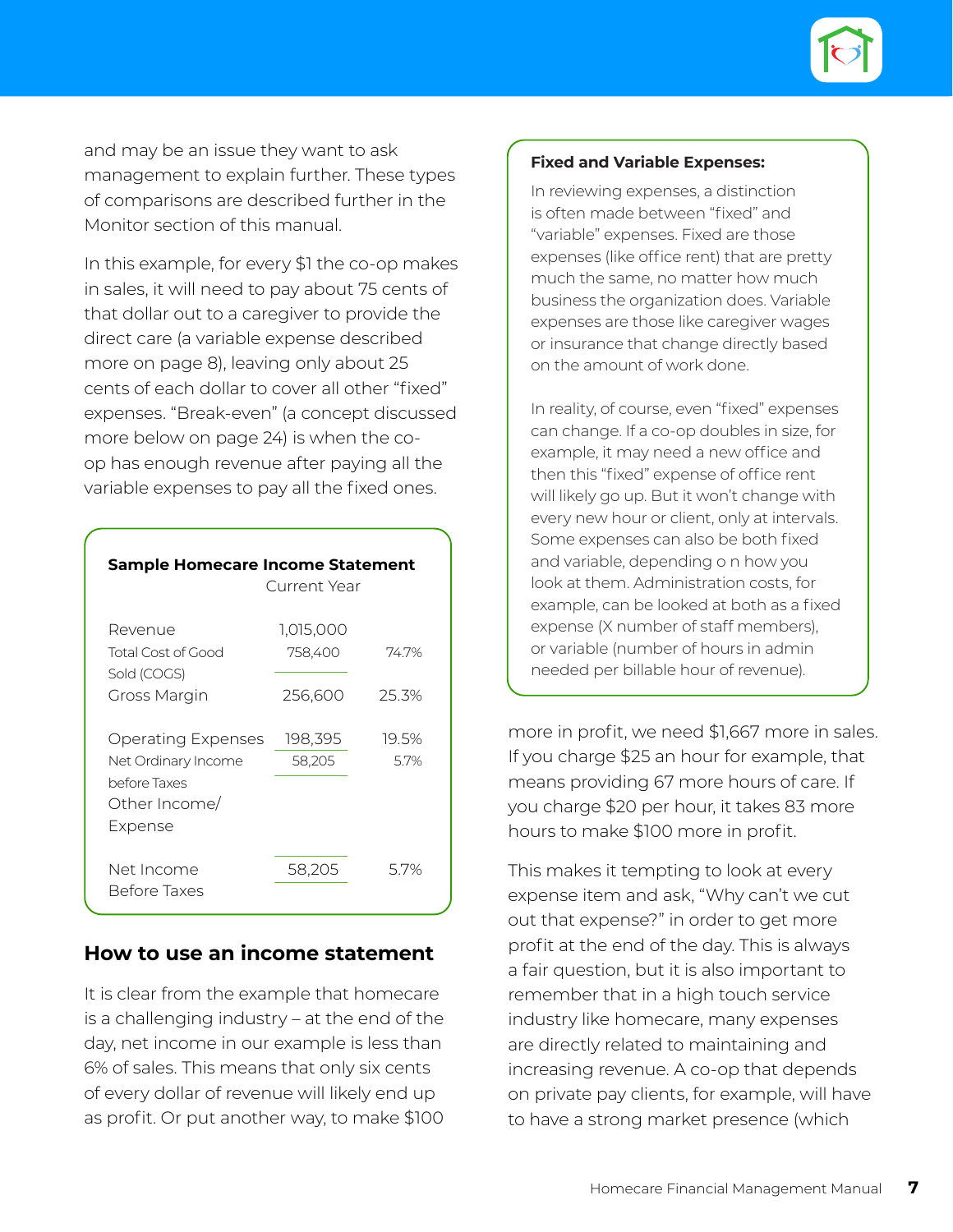

usually means marketing expenses) if they want to continue to attract new clients to replace those that will naturally be lost. A homecare co-op might also have to spend regularly on staff recruitment and retention in order to have the caregivers necessary to work the hours needed to bring in the revenue. We also know that higher caregiver wages lead to lower turnover and happier customers. So, while it is certainly true that expenses can and should be managed (the sidebar tells the story of how one co-op successfully dealt with rising mileage costs), a better question for a board member to ask might be: **"What is the co-op getting in return for our spending on X or Y item?"**

# **The Balance Sheet**

*What do we own, and what do we owe?*

*What's this business worth?*

The second very important financial statement for a board to review and understand is the balance sheet. A balance sheet is often referred to as a "snapshot" at one particular point in time, showing how the co-op has used its money in the past, and where the money came from.

# **Assets**

The first half of a balance sheet is a list of **"Assets"**. Assets are all the valuable things that the co-op owns. This can include cash in the bank, money owed to the co-op from customers ("accounts receivable"), and any equipment, vehicles or other things of value that it has purchased in the past.

# **Liabilities and Equity**

Where did the money come from to buy all this neat stuff? That is what the second part of the balance sheet tells you. This part is called the **"Liabilities and Equity."** 

# **Liabilities**

Liabilities are amounts of money that have been borrowed from, or otherwise provided by, other people. This could include a loan from a bank, or any money that is owed on a short-term basis such as a delivery from a supplier that has not yet been paid for, or wages that have been earned by employees but not yet paid out in payroll.

# **Equity**

The other place that money for the co-op can come from is you – that is, from the member-owners of the co-op. All the money that that is invested in a business from the owners of that business is called "**equity**." The total equity or ownership stake in a cooperative is a combination of stock purchased by each member of the co-op, plus any patronage or profits that have been allocated to the member-owners in the past in the form of stock (this is called "patronage retained" because it is retained in the cooperative rather than paid out in cash).

**Example**: If a used car is priced at \$5,000 you might put \$1,000 down and get a car loan for the remaining \$4,000. In this case, the car is the asset (\$5,000), the loan to the bank or credit union is the liability (\$4,000), and your equity in the car is the remaining \$1,000 you put down.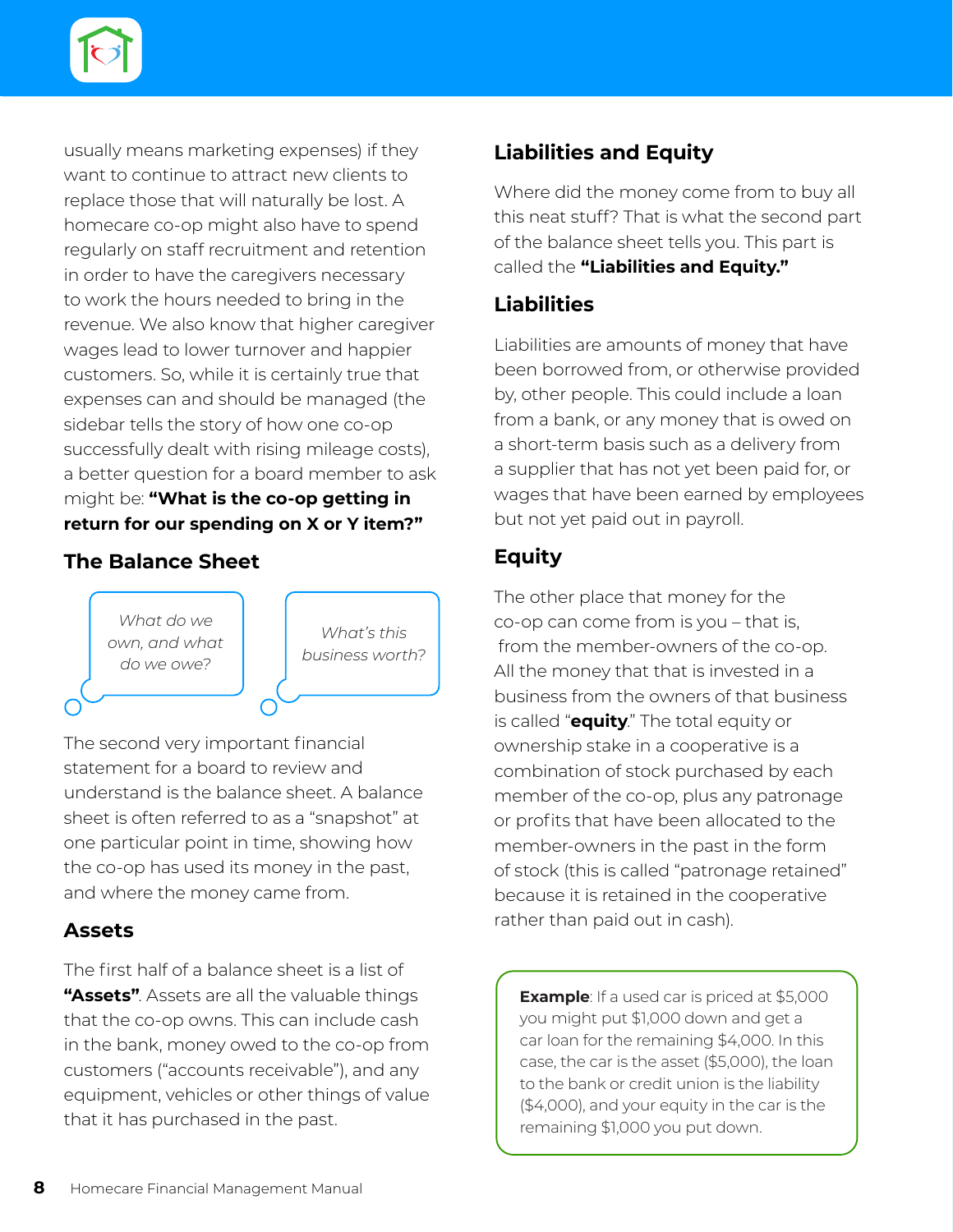

Additional equity comes from the net income for the current period (you will notice, in our example to on page 10, that the net income figure of \$58,205 is the same as the net income figure shown on the income statement) and any net income from the profits of previous years that has been kept in the co-op as "retained earnings" (\$13,500 in our example). All these funds together come in some way or other from the member-owners of the co-op, so all of them together make up the total equity that owners hold in the business. Taken

together, the liabilities and equity section shows what is **owed** to others and what is **owned** by the cooperative memberowners themselves.



# **Co-op Case Study: Mileage Expenses**

Caring Co-op is a worker-owned cooperative serving a public pay market in a rural area. For a year and a half, the cooperative had struggled with financial losses—revenues had declined while expenses stayed almost the same, delivering the co-ops its first operating loss in four years. A line-by-line analysis of expenses found one major culprit -- the co-ops mileage reimbursements to members had gone through the roof! Slowly creeping up every year, total mileage reimbursement expense had more than doubled in four years, while the average miles driven per caregiver had almost tripled. A major cause was a policy change by their largest public payer client which reduced the allowed number of hours per client, meaning that co-op members had to do more jobs (and drive more miles) to earn the same amount of revenue. Mileage reimbursement was a popular member benefit in this rural market where caregivers are responsible for their own transportation, and the co-op

didn't want to give it up. Instead, co-op leaders took a three-pronged approach of:

1) taking a hard look at scheduling to manage shifts more efficiently;

2) presenting real-time data to their public client, demonstrating the true cost of care and negotiating a rate increase to cover the increased mileage expense generated by the client's policies;

3) adding expected mileage reimbursement into the effective hourly wage they presented to new recruits, helping to show that caregivers actually had a higher take home pay than some comparable jobs in the marketplace.

In doing so, the co-op showed a savvy combination of cost cutting, revenue enhancement, and making the best of things to address a chronic problem.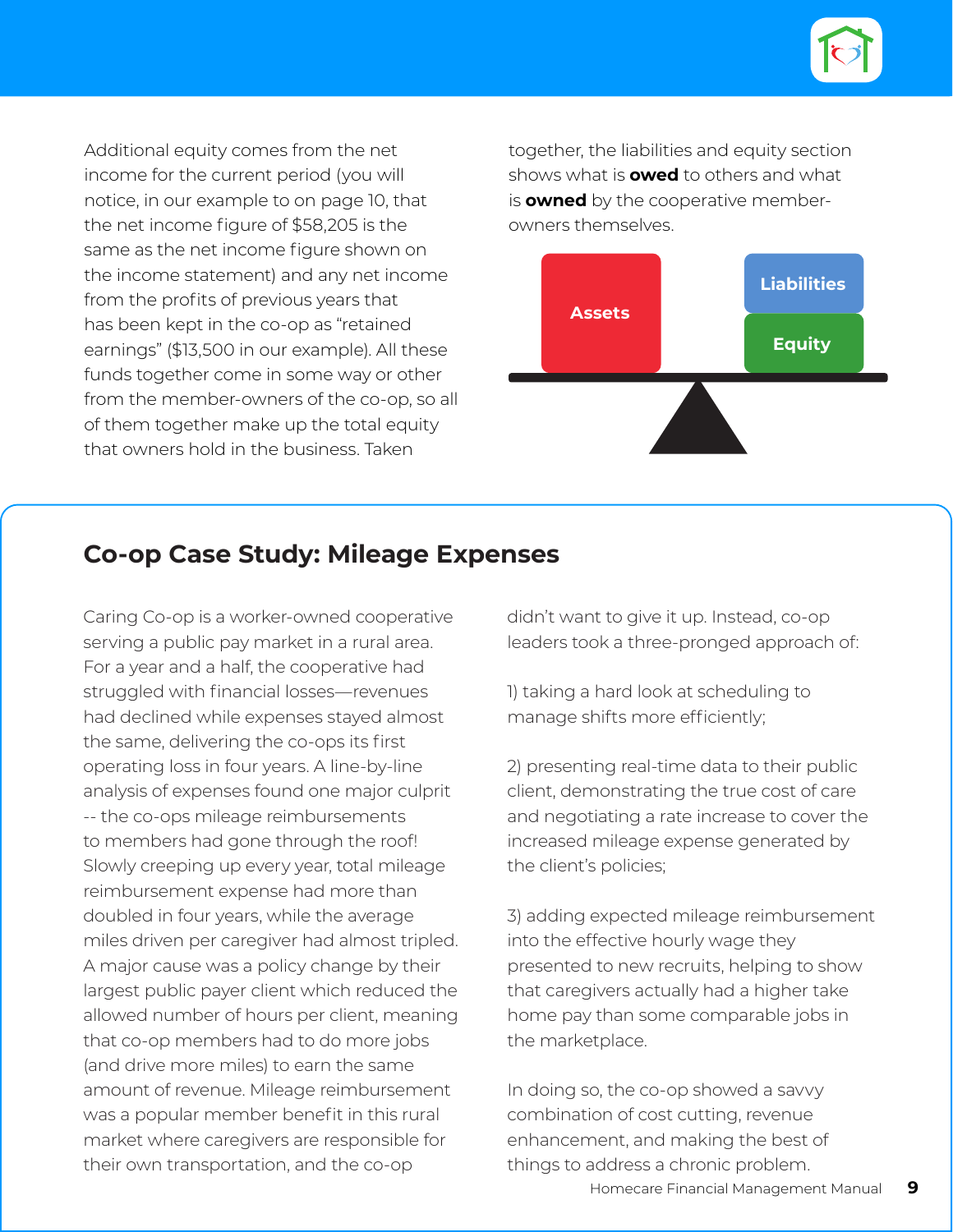

As the name implies, a balance sheet must balance. The total value of the assets of the business must equal the combination of liabilities (funds from others) and equity (funds from owners).

# **Current VS. Long Term**

An important further division in a balance sheet is between "current" assets and liabilities and long-term ones.

# **Current Assets**

Current assets are defined as either cash, or anything that can reasonably be turned into cash in 12 months or less. In most home care co-ops, clients pay on a 15-, 30-, or 60-day cycle, so accounts receivables from those clients is a current asset, because we know those invoices will be paid in a relatively short period of time. "Fixed" assets are things like equipment or vehicles that we do not expect to turn into cash anytime soon.

# **Depreciation**

"Depreciation" is an accounting term that basically refers to wear and tear. A new computer, for example, might reasonably last about 3-5 years before it must be replaced. Showing the value of that asset at its purchase price on the balance sheet year after year would not really be accurate, because an old computer is worth a lot less than a new one. Accounting accounts for this issue by removing a little bit of value from a fixed asset every month until the end of its expected useful life, at which point its value for the purposes of the balance sheet will be zero (it could still be useful in real life). In our example, the co-op owns \$12,500 worth of equipment, but it

| <b>Sample Homecare Cooperative Balance</b><br><b>Sheet</b>                                                                                                  |                                                                       |  |
|-------------------------------------------------------------------------------------------------------------------------------------------------------------|-----------------------------------------------------------------------|--|
|                                                                                                                                                             | 12/31                                                                 |  |
| <b>Current Assets</b><br>Checking Account<br>Savings Account<br>Petty Cash                                                                                  | \$45,000<br>\$22,000<br>\$300                                         |  |
| <b>Total Cash</b><br><b>Accounts Receivable</b><br><b>Other Current Assets</b>                                                                              | \$67,300<br>\$77,480<br>\$900                                         |  |
| <b>Total Current Assets</b>                                                                                                                                 | \$145,680                                                             |  |
| Equipment<br>Less Depreciation                                                                                                                              | \$25,000<br>(\$3000)                                                  |  |
| <b>Total Fixed Assets</b>                                                                                                                                   | \$22,000                                                              |  |
| <b>Total Assets</b>                                                                                                                                         | \$167,680                                                             |  |
| <b>Current Liabilities</b><br>Payroll Liabilities<br>Other Liabilities<br>Current Part LT Debt<br><b>Total Current Liabilities</b>                          | \$28,375<br>\$350<br>\$8,750<br>\$37,475                              |  |
| Long Term Debt - Bank Loan<br>Line of Credit                                                                                                                | \$27,000<br>\$4,500                                                   |  |
| <b>Total Liabilities</b>                                                                                                                                    | \$68,975                                                              |  |
| <b>Equity</b><br>Member Common Stock<br>Patronage Retained<br>Net Income<br>Retained Earnings<br><b>Total Equity</b><br><b>Total Equity and Liabilities</b> | \$15,000<br>\$12,000<br>\$58,205<br>\$13,500<br>\$98,705<br>\$167,680 |  |
|                                                                                                                                                             |                                                                       |  |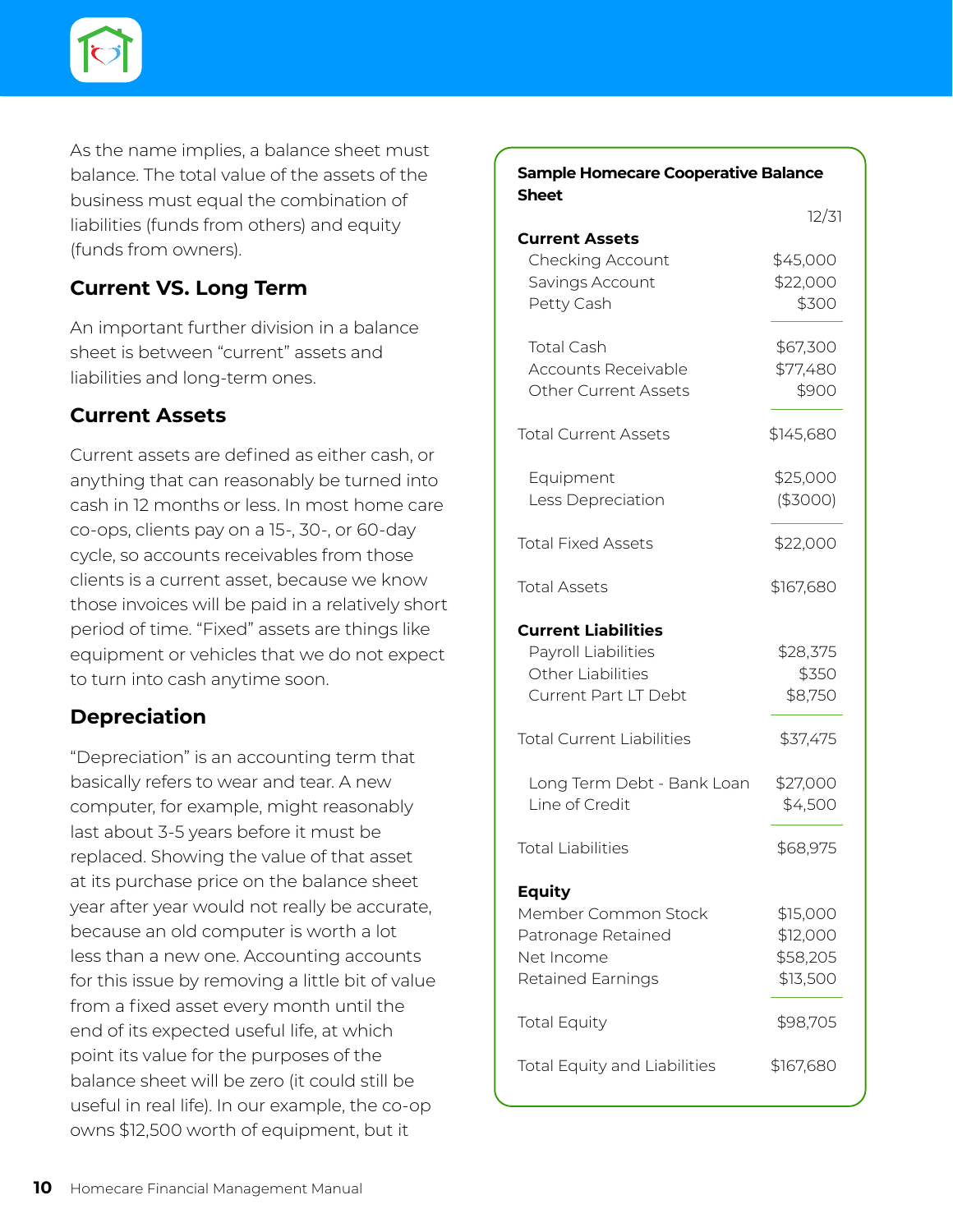

also carries \$3,000 of depreciation or wear and tear, which indicates that some of that equipment is likely new, but some of it is not. Because home care doesn't use a lot of equipment, depreciation is not a big concern for our co-ops.

# **Current Liabilities**

Current liabilities are similar to current assets, in that they are debts or other funds owed to other people that are expected to be repaid in less than 12 months. The payroll liability of \$28,375 in our example will be paid out on the next payroll date, so that is clearly a current liability. Money owed to suppliers also falls into this category, as does any part of a bank loan that is required to be paid in the next year.

# **Long-Term**

Long term liabilities are funds that are owed to others, but that do not need to be paid right away. An example would be a bank loan with a five-year term. Most of that debt would not need to be paid this year, but rather over the course of the next five years. So, the amount owed on that loan over the next 12 months is a current liability, and the amount owed for the following four years is a longterm liability.

The point of tracking current assets and liabilities is to know what financial obligations the co-op might have in the near term, and whether there is likely to be enough cash (or assets that can quickly be turned into cash) to pay them. Another important reason for board members to pay attention to accounts payable (owed to others) and accounts receivable (owed to us) is to recognize any potential problems early and take care of

them. For example, if a big customer used to pay in 30 days and now is taking longer, that is something to pay attention to, and perhaps discuss with them. Similarly, if, for some reason, the co-op is not paying its bills as expected (accounts payable to others starts to creep up more than usual) that is something a board member needs to know and ask management about.

In accounting practice, the difference between current assets and current liabilities is known as "working capital." Managing and tracking working capital is of critical importance to home care cooperatives and will be discussed further in the Monitor section.

# **Key Takeaways on using a balance sheet**

A balance sheet is essentially a story just waiting to be told. In our example, we can see that our co-op has borrowed money from a bank in the past but owns only a modest amount of equipment, so they must have used that bank debt for something else. As a new board member, you want to better understand what the bank loan was used for, and what its terms are. We can also see that the co-op's net income for the year is positive, as is their retained earnings, so they are a profitable company this year and have been profitable in the past (good news for a new board member, a solid company!). These are just some examples. Other elements of the balance sheet can be used to calculate ratios and other tools that will help you as a board member to monitor your co-op's financial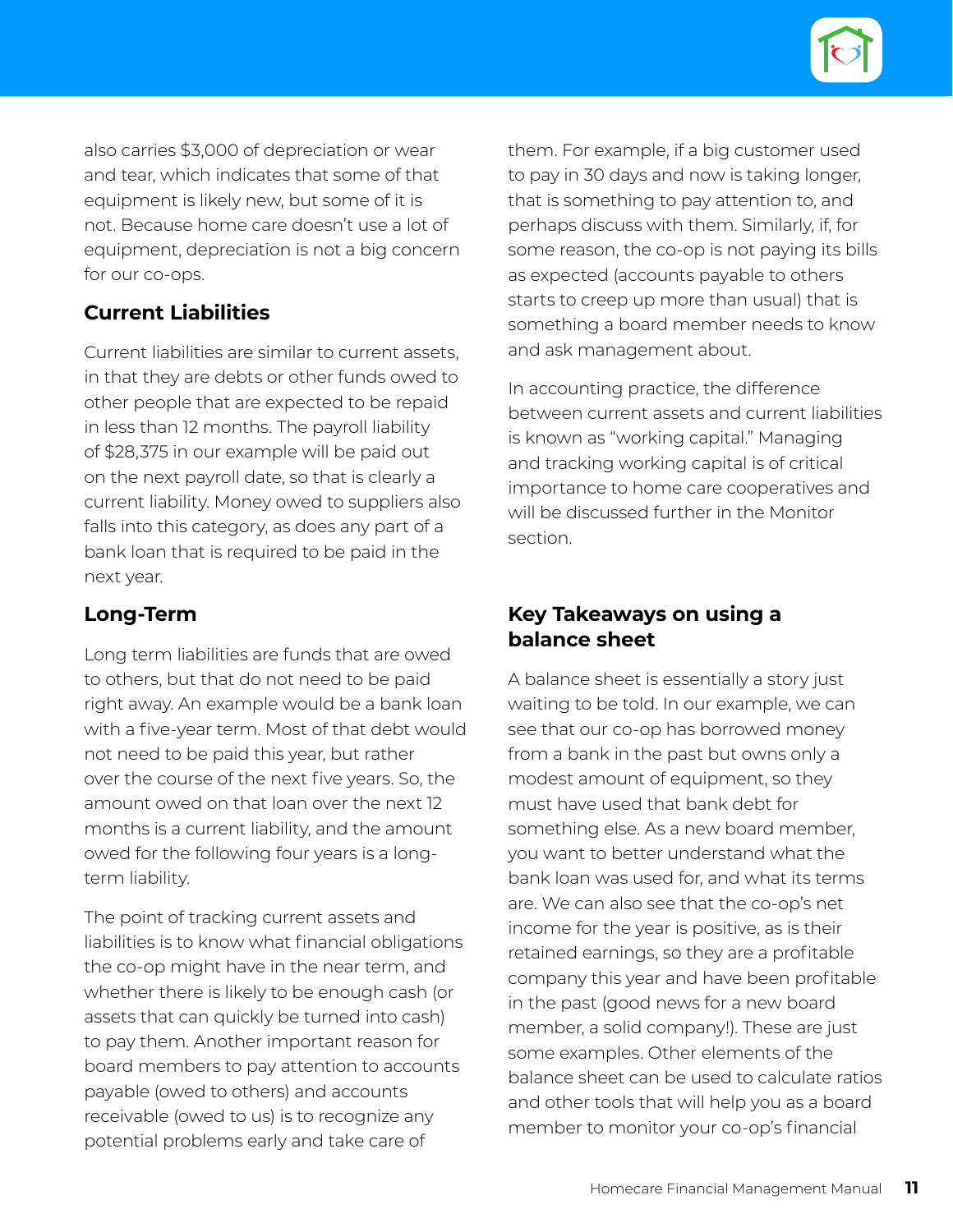

performance. We will discuss that more in the Monitor chapter below.

# **The Cash Flow Statement**



A reality of being in business that every owner must face at one time or another (and as a co-op member, you are a business owner!) is the difference between being profitable and having money (that is, cash). **"If we are making money, why don't we ever seem to have any?"** is a common frustration of many small business owners. The cash flow statement is a tool to help you to understand what is going on.

While the income statement and the balance sheet are commonly generated as regular monthly statements for any business, many business owners look at their cash flow statements only once or twice a year. In the home care industry, however, cash flow is often tight, and it is good practice to use this important tool more often.

The example cash flow statement at the start of this section is for our sample co-op.. It starts with net income – how much money did the co-op earn? But that is not where it ends.

To get the final amount of cash we would expect to have, we typically add back two expenses to the net income figure: depreciation and interest. Depreciation is what is called a "non-cash" expense, that is, you don't put any cash towards the expense, but it still shows up on your financial statement. Remember, depreciation is accounting's way of showing the wear and tear on your equipment. To show how your equipment is becoming less valuable over time depreciation gets deducted from Fixed Assets on the balance sheet and is recorded as expense on the income statement. But you don't ever have to pay anyone any new money for that expense because you already paid all the money for the equipment when

| <b>Sample Cashflow Statement</b>         |              |
|------------------------------------------|--------------|
|                                          | Current Year |
| <b>Cashflow from Opperations</b>         |              |
| Net Income                               | 58,205       |
| <b>Additions to Cash</b>                 |              |
| Depreciation                             | 3,000        |
| Interest                                 | 3,500        |
| <b>Subractions from Cash</b>             |              |
| Increases in $A/R$                       | (25,000)     |
| Decreases in A/P                         | (10,500)     |
| Increase in prepaid expenses             | (2,655)      |
| Total Change in Working Capital          | (31, 655)    |
| Net Cash Flow from Operations            | (26,500)     |
| New Member Equity                        |              |
| Cashflow From Investing Activities 5,000 |              |
| <b>Cashflow from Financing Activites</b> |              |
| Initial Loan                             | 47,300       |
| Loan Payment (debt service)              | (11,500)     |
| Net Cashflow from Financing Activites    | 35,750       |
| Net Change in Cash                       | 67,300       |
| <b>Ending Cash Balance</b>               | 67,300       |
|                                          |              |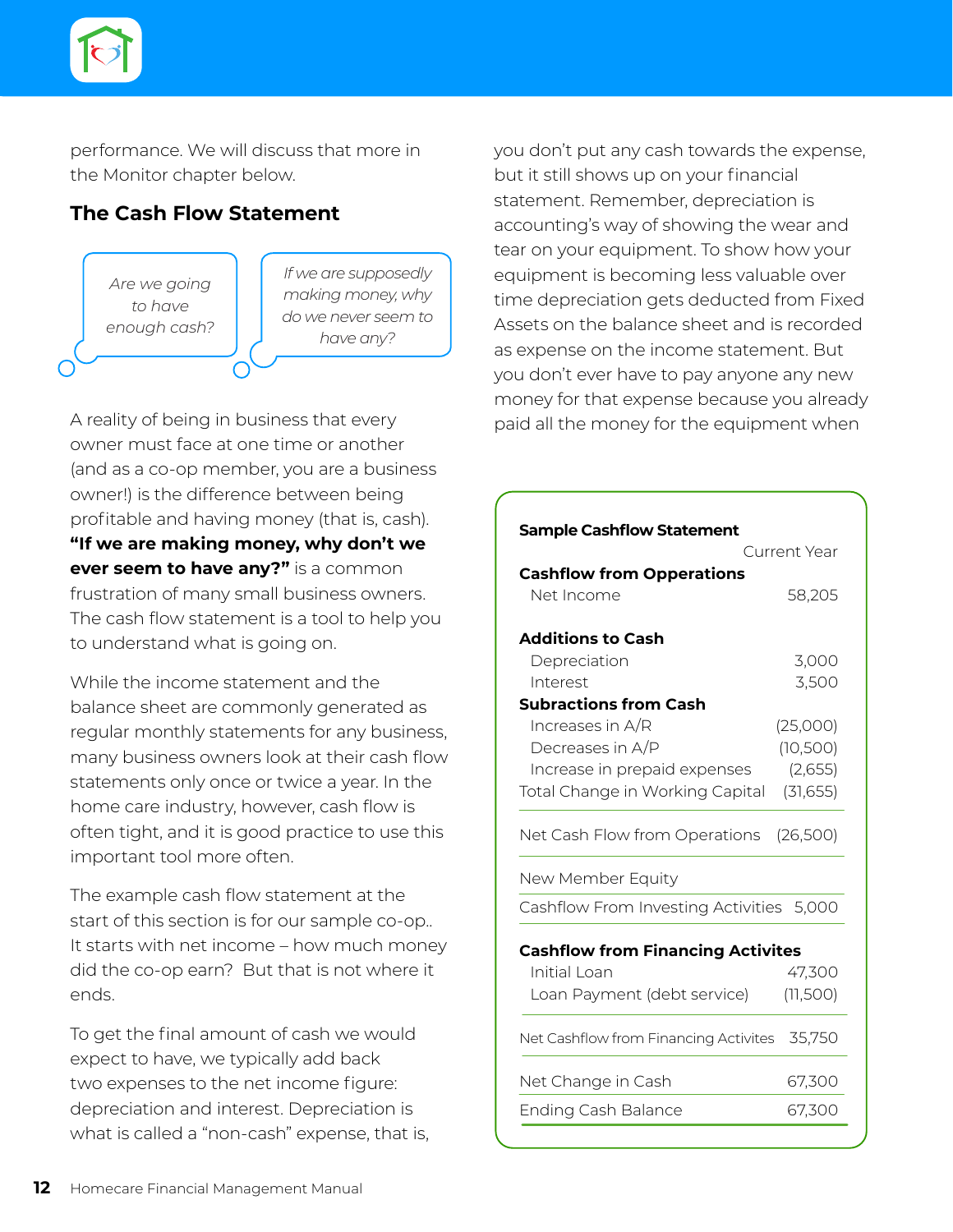

you first bought it. This amount is taken out of your income to show the amount of value "lost" in the equipment during the time period the income statement covers. But you can add it back into your cash flow because the cash for this expense was already paid at a previous time, so it doesn't require any cash now.

The table below shows how the purchase of \$10,000 in equipment affects cashflow over five years assuming the equipment depreciates at \$2,000 per year. We can see that after the initial purchase of the equipment no cash is spent in subsequent years, so we must add back the non-cash expense to our cashflow statement to accurately reflect the amount of cash in the business.

Interest is a different case. When anyone makes a loan payment, part of each payment is to pay interest to the lender, and part of the payment is to pay back the loan (called loan "principal"). Interest is an expense (goes into the income statement) while the principal payment portion reduces the amount owed to the lender on the balance sheet.

to be paid in cash and is taken out further down in the cash flow statement. So, we add the interest portion back on top to avoid double-counting this expense.

# **Accounts Receivable & Accounts Payable**

Other items that can affect the amount of cash in the bank at the end of the day are your accounts receivable (money owed TO you) and accounts payable (money YOU owe other people) balances. When you invoice a client for work that you have done, accounting counts that money as "earned" at the time you did the work, so it goes into income at that time. However, we all know that not all customers pay for work on the same schedule. Some pay within a few days, others take two months. These differences account for much of the "accounts receivable" line on the homecare co-ops financial statement.

In our sample case, the co-op has \$25,000 more owed to them from clients at the end of the year than at the beginning. The money was recognized as income on the income statement, but the co-op is still waiting to get the actual cash. If the co-op had reduced accounts receivable over the

|                                                                  | Year 0             | <b>Year 1</b>      | <b>Year 2</b>    | Year 3                | Year 4           | Year 5       |
|------------------------------------------------------------------|--------------------|--------------------|------------------|-----------------------|------------------|--------------|
| <b>Assets</b><br>Cash<br><b>Equipment</b><br><b>Depreciation</b> | (10,000)<br>10,000 | $\circ$<br>(2,000) | 0<br>(2,000)     | $\bigcirc$<br>(2,000) | 0<br>(2,000)     | 0<br>(2,000) |
| <b>Net Book Value</b><br><b>Expenses</b>                         | 10,000<br>0        | 8,000<br>(2,000)   | 6,000<br>(2,000) | 4,000<br>(2,000)      | 2,000<br>(2,000) | 0<br>(2,000) |

The entire loan payment however, needs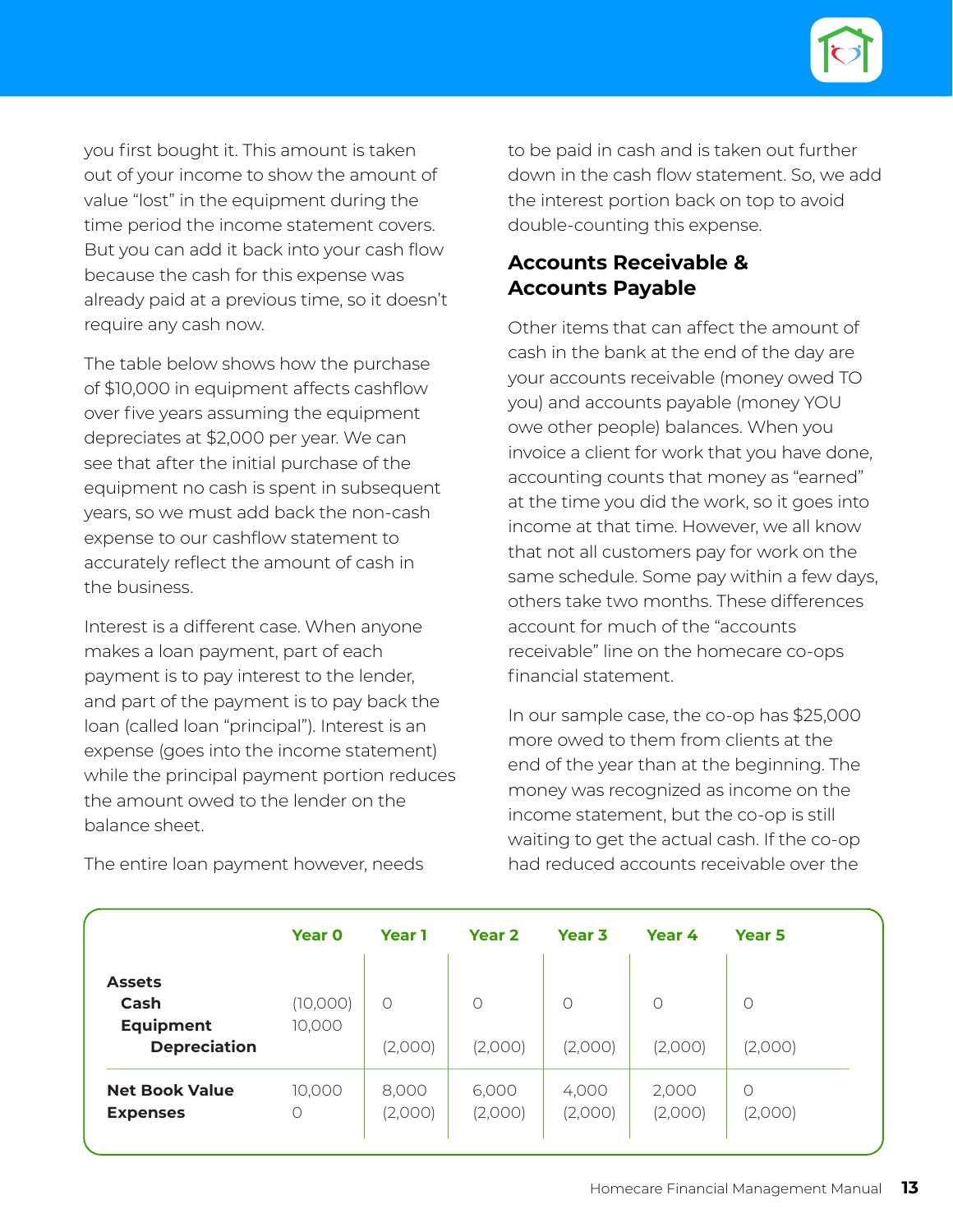

last year, the amount accounts receivable was reduced by would be added back to cash as the co-op collects the cash owed to the business.

Similarly, an increase or decrease in accounts payable affects cash flow. In this case, the co-op paid down \$10,500 of short-term funds they owed to other people over the course of the year (good!), but this also resulted in a reduction in cash.

Prepaid `expenses like insurance also can have a big effect on cash flow. For example, If you have a big insurance bill due once a year, you have to come up with the cash at the time it is due — **It is important to be aware of large annual payments and their typical timing so the cooperative can anticipate this drain on cash and be sure to have saved enough money to pay for it**. But the actual insurance isn't all used up at the time of payment, of course. Rather, the insurance coverage will be valid for the whole year. The remaining amount is known as a "prepaid expense" because the co-op had to pay this expense in advance. Another drain on cash. All of these are grouped together as "cash flow from operational activities" because they have to do with the day-to-day operations of the co-op.

# **Member Equity**

For a cooperative, an important potential source of new cash flow is member equity. When a new member joins the cooperative, they purchase a share of stock in the business. This is not "income" for the co-op, because it's not money in exchange for the sale of a product. Member equity is part of the value of the business. We saw on the

balance sheet that member equity is an important element of that document. In our example, each member share costs \$1,000 and the co-op gained five new members this year and didn't lose any, so member equity increased by \$5,000.

### **Loans**

Finally, we account for any loans that the co-op received in the cash flow statement. A loan is a money you must pay back, so it does not go into the income statement, which is for money earned. But it certainly increases cash. The total amount of a new loan appears on the balance sheet (as a liability, because it is owed to someone else) but it also goes into the cash flow as a positive (\$47,300 in this case). Then you take out any amount that you had to make in loan payments over the course of the year (\$11,500) to get a net amount of new cash from financing activities.

In our example, between all these transactions, the co-op gained \$67,300 in new cash over the course of the year. But the business only earned \$58,205, so this is a case where the business ended up with more cash than earnings. Why? The big reason in this case appears to be the loan they took out that year.

# **Key Takeaways on using a cash flow statement**

The most important learning to take away from this discussion is: **Cash flow is different from income**. They are both very important, just different. The other important takeaway is how debt and member equity fit into the cash flow. Both items increase cash but are not income.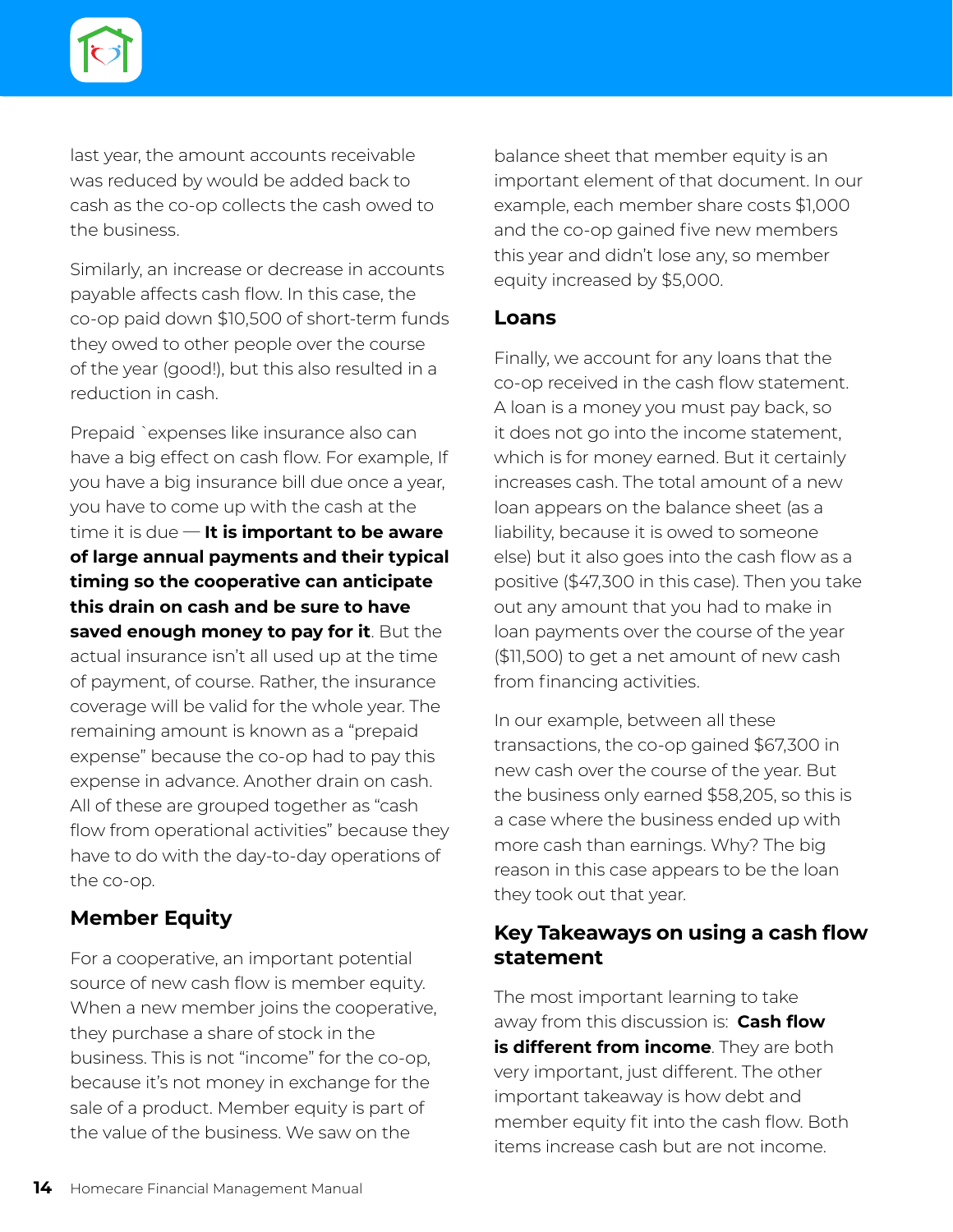

# **Cash versus accrual accounting**

One complexity that you will come across if you have anything to do with accounting is Cash versus Accrual accounting. What is that? Cash is easy to understand – in a cash accounting system, everything is "booked" or entered into the accounting system only when payment is received. In a lot of ways that makes sense, and for small amounts of income and expenses, it is probably the way to go.

The trouble is, a cash accounting system makes it very difficult to analyze your business, compare it year to year, and figure out what is going right and what is going wrong.

Just to give an example, what if a big customer, Customer Big, suddenly started paying their bills from the co-op 80 or 90 days after the invoice instead of the usual 30 days. So, the June invoice instead of being paid in the next month, July, as expected, is now being paid in October. That would be a big problem. Under a purely cash accounting system, it would look like the coop had hardly any earnings in July, because they were used to getting a big check from Customer Big. Yet everybody had worked the same hours in July--they just hadn't gotten paid as expected. So, a purely cash accounting system makes it look like the problem in July is lack of work, when in fact the problem is late payment.

On the expense side, a purely cash system would also take a large annual payment like an insurance premium, and book it entirely in the month that it was paid, making that one month look unprofitable. But what if there were some normal expenses that were too high in that month as well? That important fact might get buried under the "losses" created by the large insurance bill, making it difficult to identify and focus on important operational issues.

In place of a purely cash accounting system then, we use one called "accrual" accounting. Accrual accounting enters items into the income statement when they occur and in appropriate amounts, rather than when the cash comes in or goes out. Income is booked when earned—making it easy to compare July of this year with July of last year for example. And large annual expenses such as insurance are allocated across the entire year, so 1/12th of the expense would show up each month rather than the whole expense all at one time.

Accrual accounting also makes it possible to accurately figure out some important metrics that will be discussed in the next section, which in turn will make it possible to more accurately track and monitor your coop's financial performance (one of your jobs as a board member!). We recommend that all co-ops use an accrual accounting system to ensure accurate reporting of financial activity.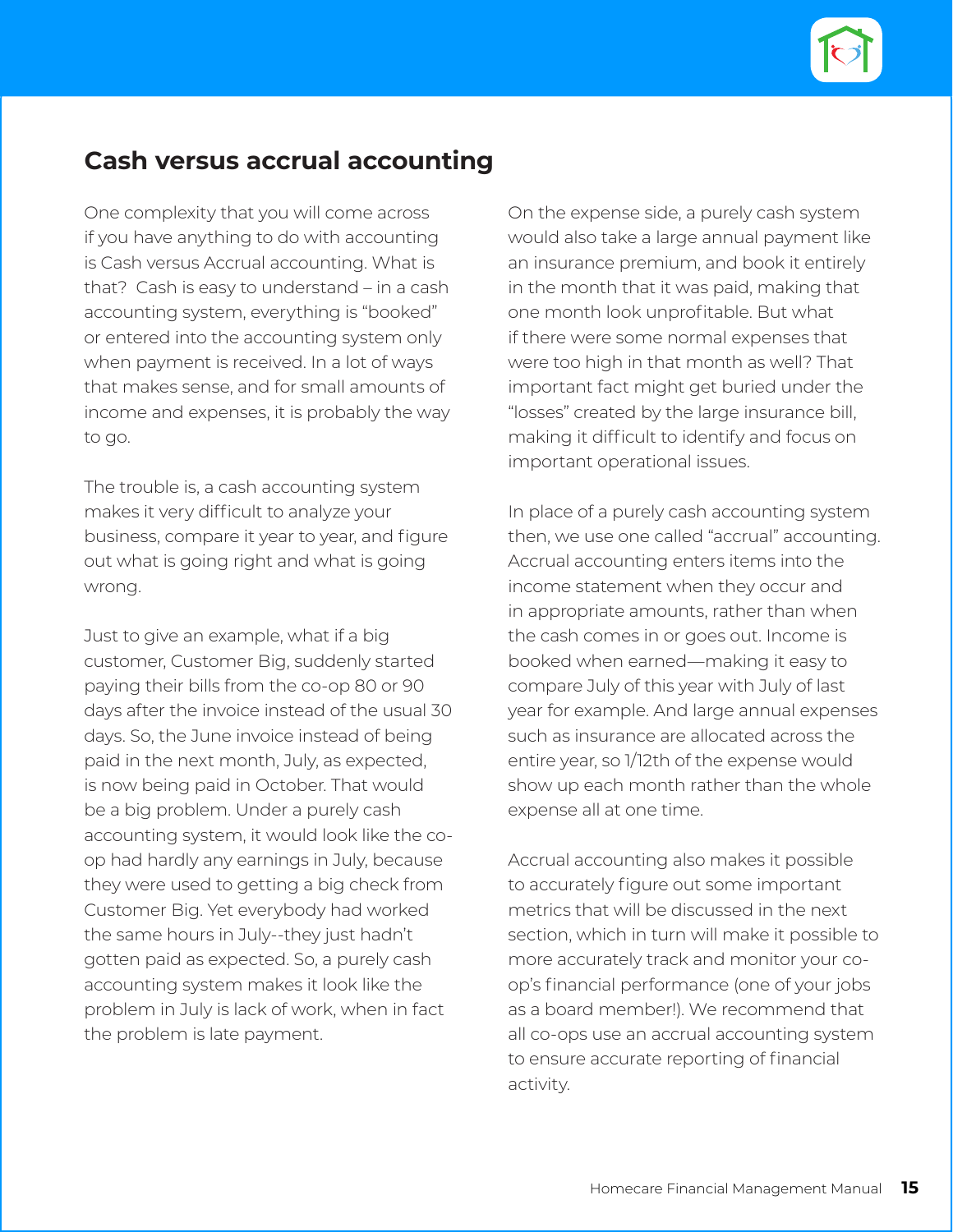

They can help your business to be a better business in many ways: you can use loans to buy equipment or finance receivables to help you grow; and member equity demonstrates the commitment of worker-owners to their co-op. But they are not the same as revenue from selling homecare services.

# **Conclusion**

To build a successful homecare cooperative, you need to sell your services and pay your expenses, with something left over at the end. All three of our key financial statements—the income statement, balance sheet, and cash flow statement—will help your co-op to track and **MEASURE** important information, which can then be used to better understand and **MONITOR** financial performance and **MANAGE** your future.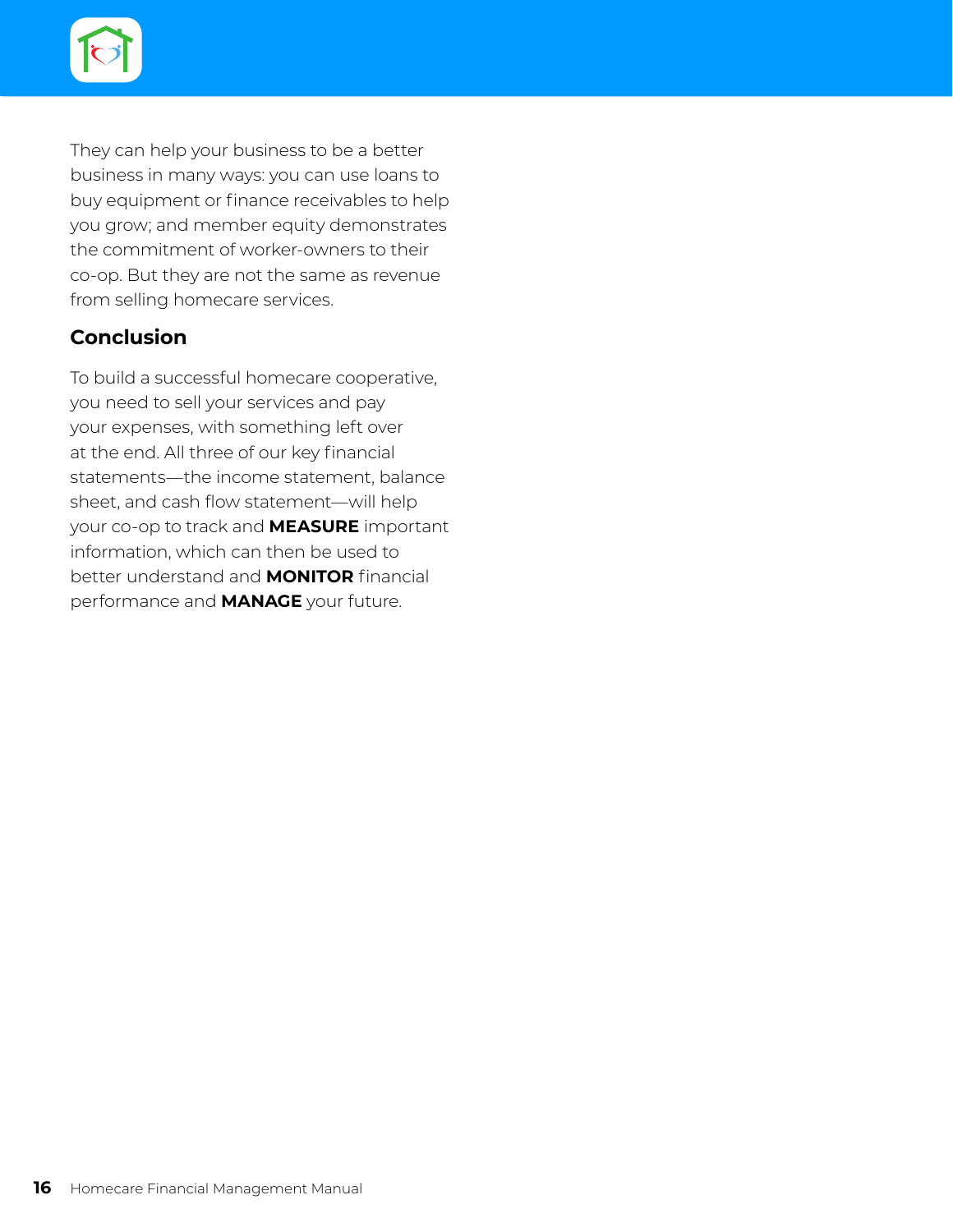# **MONITOR**



# Homecare Cooperative Initiative A Project of CDF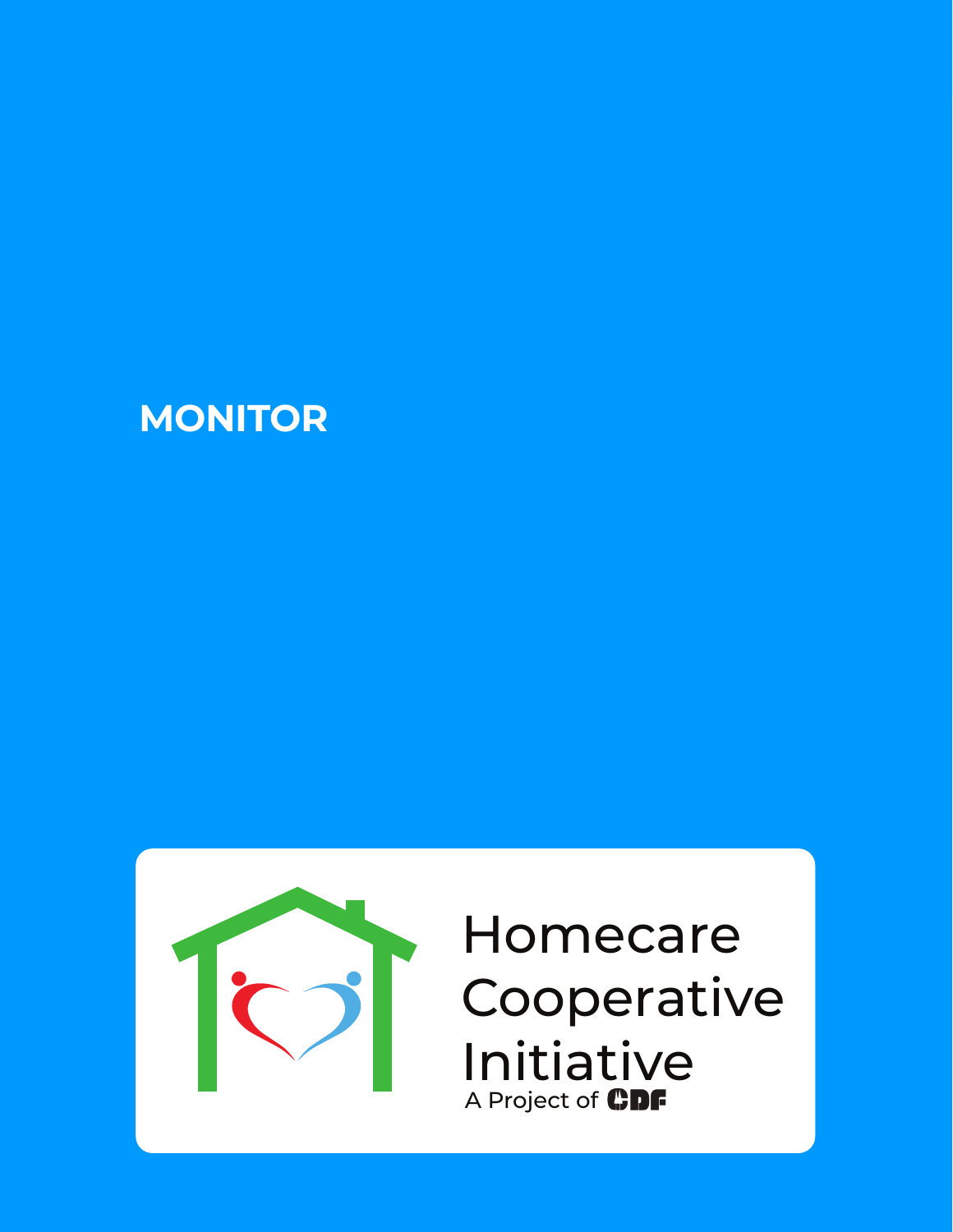

# **MONITORING FINANCIAL PERFORMANCE: HOW TO ANALYZE FINANCIAL PERFORMANCE**

It's important to know how your co-op is doing. Now that you have a better handle on that, what to do with all the information?

For most co-op boards, the financial metrics show a combination of some factors that are going well, and some that can be improved. There are several tools that a board can use to help themselves better understand their cooperative's financial position, and how changes in the business will affect financial performance. There are three main methods of monitoring a cooperative's financial performance: comparisons, metrics, and dashboards.

# **Comparisons**

Financial performance can be compared based on time, budgets, or industry benchmarks. Each method provides a different perspective and can help a board member answer key questions.

### **Time: How are we doing compared to last year, last quarter, or last month?**

Comparisons across time are the simplest and most intuitive method of monitoring financial performance. Your cooperative likely already does some form of this during each board meeting. But, as a new board member, how should you use this information to better understand your cooperative?

In the example to the right, we see that the cooperative has increased revenue from year 1 to year 2 by \$55,000 with an increase to gross margin of \$26,200. Additionally, we can

### **SAMPLE HOMECARE INCOME STATEMENT**

|                                                      | Year 2    | Year 1  | Variance |
|------------------------------------------------------|-----------|---------|----------|
| Revenue                                              | 1,015,000 | 960,000 | 55,000   |
| (COGS)                                               | 758,400   | 729,600 | 28,800   |
| Gross Margin 256,600                                 |           | 230,400 | 26,200   |
| <b>Operating</b><br><b>Expenses</b>                  | 198,395   | 192,000 | 6,395    |
| <b>Net Ordinary</b> 58,205<br>Income before<br>Taxes |           | 38,400  | 19,805   |
| Other Income/<br><b>Expenses</b>                     |           |         |          |
| Net Income<br><b>Before Expenses</b>                 | 58,205    | 38,400  | 19,805   |

see that the cooperative only increased operating expenses by \$6,395, leading to an increase in profits of almost \$20,000. What we can conclude is that the co-op was able to increase revenue while adding only minimally to operating expenses. This was a successful year for the co-op – one you would like to repeat in year 3.

- ▶ Your job as a board member is to see this change and ask follow-up questions to better understand why revenue increased with minimal additional expenses. Did the cooperative find a more cost-efficient marketing strategy?
- ▶ Did billable hours per client increase?
- ▶ Or, on the other hand, maybe salaried office staff put in long hours in year 2 to grow revenue and are now in danger of burnout.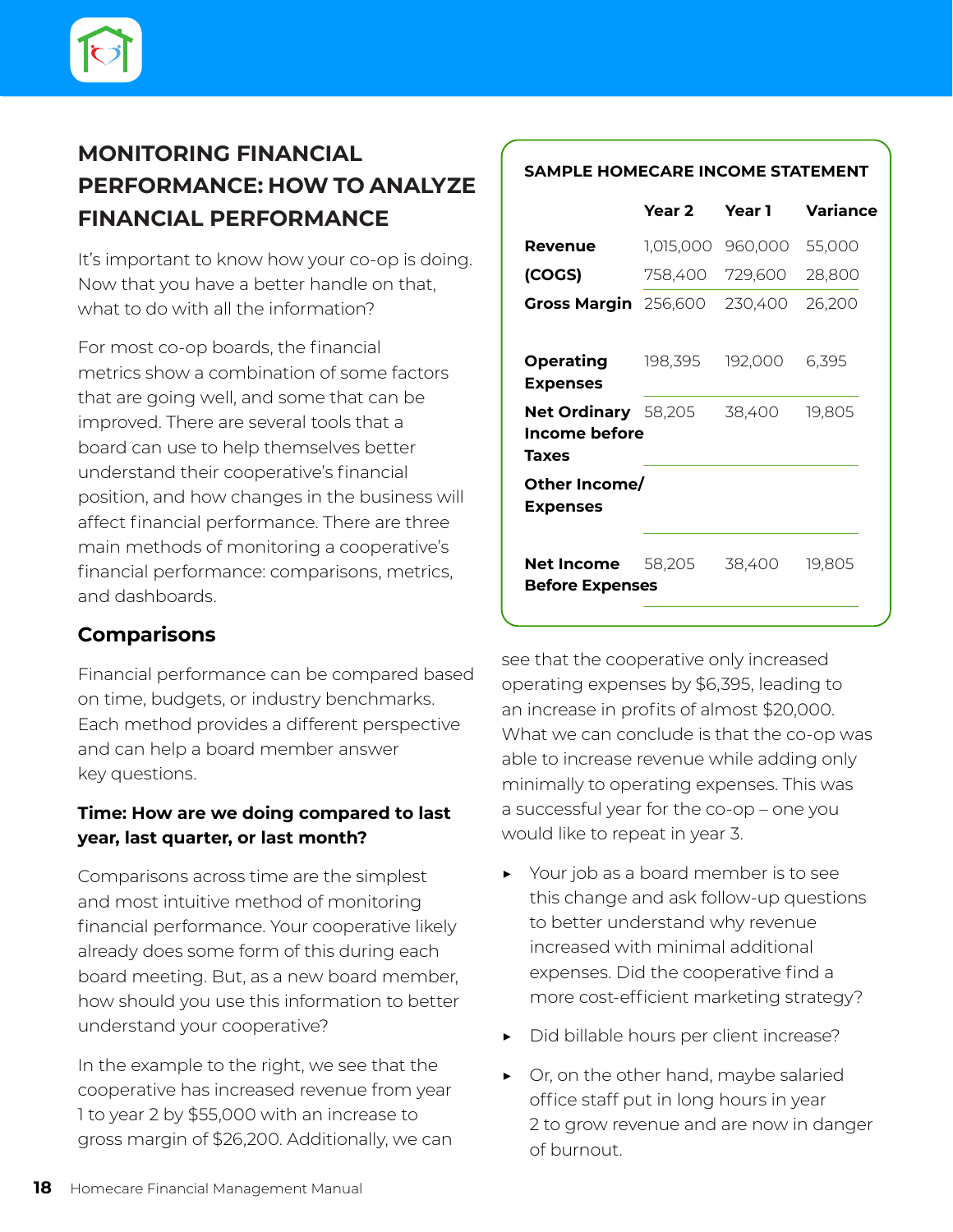

These are all explanations of why profits increased in year 2, but you won't find out unless you ask the right questions!

# **Budget: How are we doing compared to how we expected to perform?**

Budgeting is a vitally important planning and monitoring tool that all businesses should use. Setting a budget forces the board to plan for the upcoming year, set goals, and think about the long-term success of the business (drafting a budget is discussed in chapter 3 below). Tracking your financial performance in comparison to the budget assures management, the board, and the membership are accountable to each other and to the goals set by the budget. Finally, the budget is a learning tool – it can help the board better understand why the cooperative did or did not meet its financial goals so we can all do better in the future.

In the previous example, compared to year 2 the board was quite happy with the increase in the cooperative's profit. However, when the board turned to a different analytical tool and compared financial performance to what the board budgeted for in year 2, our sample coop fell short of expectations.

By looking at the variance between the year 2 income statement and the year 2 budget we can see that revenue growth fell short of expectations. Why did this happen? Again, we need to ask more questions.

Maybe the cooperative did not invest enough in sales and marketing and consequently did not secure the expected number of new clients.

### **SAMPLE HOMECARE INCOME STATEMENT**

|                                             | Year 2    |                     | <b>Budget Variance</b> |
|---------------------------------------------|-----------|---------------------|------------------------|
| Revenue                                     | 1,015,000 | 1,200,000 (185,000) |                        |
| (COGS)                                      | 758,400   | 900,000             | (141,600)              |
| <b>Gross Margin</b>                         | 256,600   | 300,000 (43,400)    |                        |
| <b>Operating</b><br><b>Expenses</b>         | 198,395   | 200,000             | (1,605)                |
| Net Ordinary<br>Income before<br>Taxes      | 58,205    | 100,000             | (41,795)               |
| Other Income/<br><b>Expenses</b>            |           |                     |                        |
| <b>Net Income</b><br><b>Before Expenses</b> | 58,205    | 100,000             | (41,795)               |

▶ Or, if the cooperative relies on Medicaid reimbursements, maybe the public payer has been referring fewer clients or fewer hours per client.

By comparing financial performance to the expected budget at various intervals during the year (at the end of every quarter, for example) the board will be better able to identify problems and address them.

# **Industry Benchmarks: How are we doing compared to similar companies?**

Every board member has thought at one time or another, "I wonder what our competition is doing?" While you will not be able to find out exactly what your competition is doing, industry surveys can give you a pretty good sense of how similar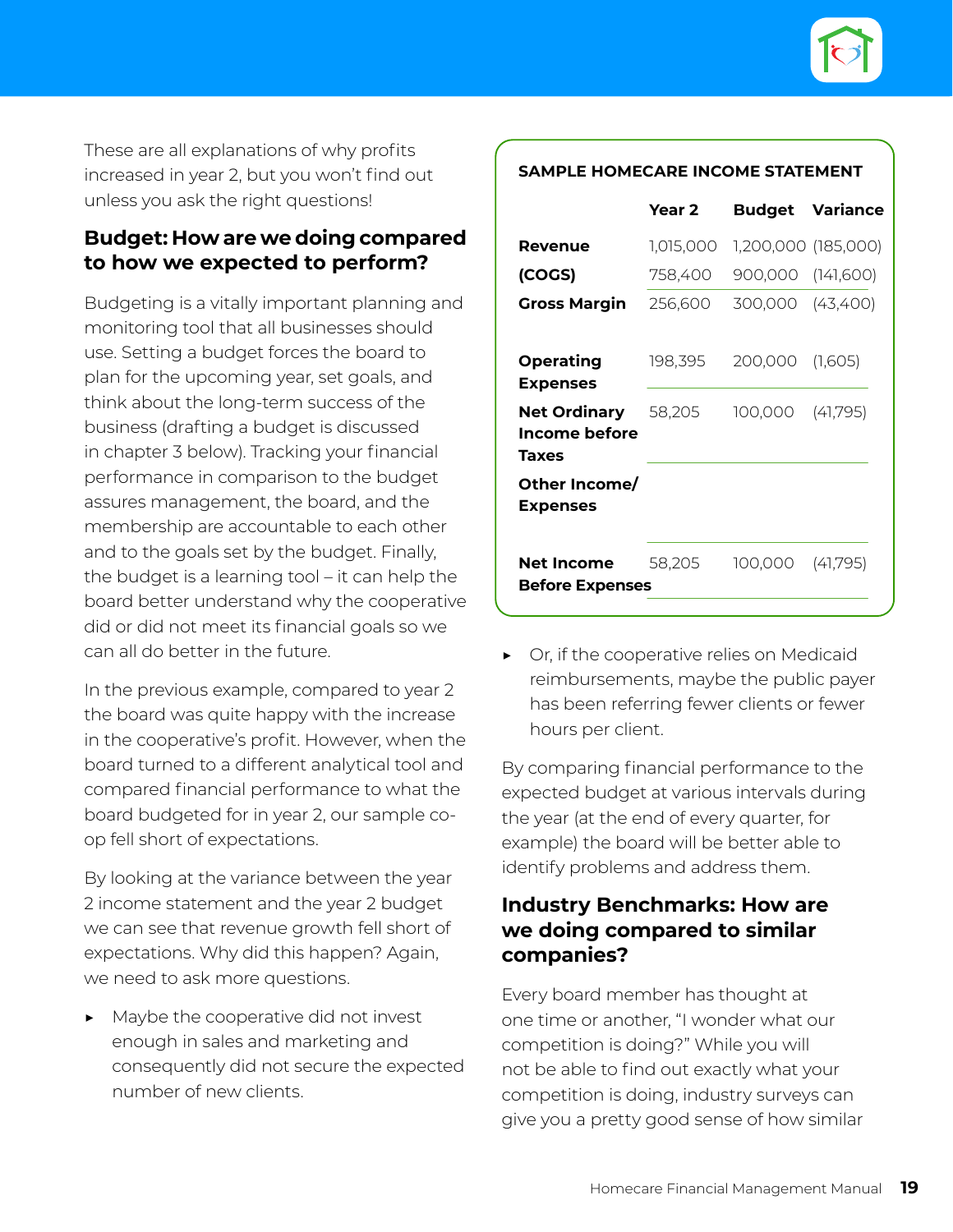

agencies are operating. In home care, the Annual Home Care Pulse Benchmarking report provides the most comprehensive collection of financial benchmarks for home care companies. It is very useful for all home care cooperatives to purchase and review the report annually, if possible.

Using data from the 2019 Home Care Pulse Benchmarking report we can see how our sample home care cooperative is performing compared to the industry.

| 2018                 | Percent | <b>Industry</b><br>Benchmark* |
|----------------------|---------|-------------------------------|
| 1,015,000            |         | 1,835,000                     |
| 758,400              | 74.7%   | 61.9%                         |
| Gross Margin 256,600 | 25.3%   | 381%                          |
| 198,395              | 19.5%   | 31.5%                         |
| 58,205               | 57%     | 6.6%                          |
|                      |         |                               |

We can see the cooperative is smaller than the industry average. For a younger cooperative or one in a more sparsely populated area this would not be surprising, but it also means it might be difficult to compete with larger competitors. We can also see that the cooperative has a much higher Cost of Goods Sold (COGS) than the industry average – why? As a caregiver centered organization, this is most likely due to the higher wages and benefits provided by the cooperative. On the other hand, the cooperative has much lower operating

expenses when compared to the industry. It appears that the cooperative balances higher labor costs with lower operating expenses to maintain similar profit margins to the industry at large.

Operating differently than the industry standard is not necessarily a good or bad thing, but it is useful to know as a board member. In our example, it is a good thing that the co-op pays higher wages than the investor-owned companies that make up most of the survey – we want that number to be different. But in other cases, we might want to ask why our expense line for something is so much higher than everyone else's. Your competitors operate in the same market and under the same regulations as your cooperative and have made financial decisions based on those same circumstances. Tracking industry benchmarks gives you a good idea of what your competitors are doing, and how your cooperative is similar or different from them.

### **Metrics**

Your cooperative's income statement, balance sheet, and cashflow statements are full of hidden information that will help you better understand the business. You just need to do some small calculations to reveal a world of useful data for your cooperative. In the table below we have listed out some standard financial management metrics. The remainder of this section will cover some of the most important metrics for home care cooperatives to track.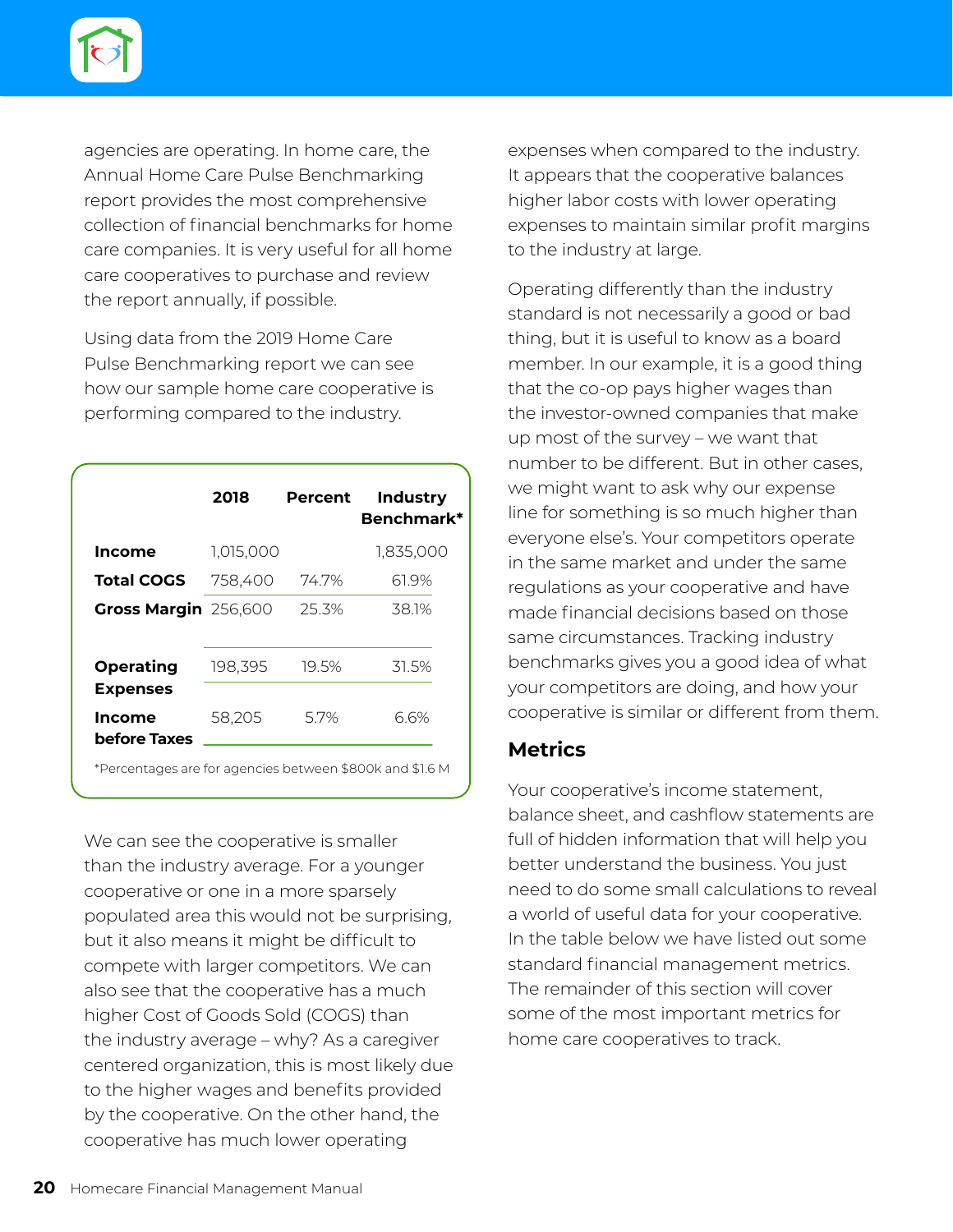

### **BASIC FINANCIAL METRICS BY TRACKING PERIOD**

#### **Weekly**

- ▶ Client Hours
- ▶ Days' Cash
- ▶ Payrolls'

#### **Monthly**

- ▶ Client Hours
- ▶ Net Working Capital
- ▶ Average Hourly Rate
- ▶ Average Hourly Labor Cost
- ▶ Receivables
- ▶ Hourly Gross Margin
- ▶ Travel Metrics
- ▶ Revenue by Payer

### **Yearly**

- ▶ Client Hours
- ▶ Fixed Costs
- ▶ Caregiver Turnover
- ▶ Revenue by Payer

# **Hourly Gross Margin**

Hourly gross margin tells you how much the cooperative earns per billable client hour. For example, if the cooperative bills \$25 per hour and caregiver wages, benefits, and travel expenses cost \$19 per hour, then the hourly gross margin for the cooperative is \$6 per hour. So, the metric can be determined by the following formulas:



Why is this metric so important? Well, it combines revenue, direct labor costs, overtime expenses, travel costs, and the number of billable client hours into one number that lets management and the board of directors know how much money the cooperative is earning on each hour of work.

### **How to use Hourly Gross Margin to manage your cooperative**

In the above example we know that the cooperative has \$6 per hour that will be used to cover operating expenses, pay down debt, and, hopefully, build equity for the membership. Gross margin can be increased in two ways – either increasing prices or decreasing cost of goods sold. For example, if the cooperative regularly bills 50,000 hours per year, an increase in hourly gross margin of \$.60 will lead to a \$30,000 increase in margin. A corresponding decrease in caregiver wages by \$.60 would lead to the same \$30,000 increase in gross margin.

For many home care cooperatives, it might be difficult to increase prices, and decreasing caregivers' wages is typically not an option. Despite these restrictions it is still useful to track hourly gross margin because there are other less obvious changes in the business that can also affect hourly gross margin, and that the co-op might be better able to manage. For example, gradual increases in overtime expense and travel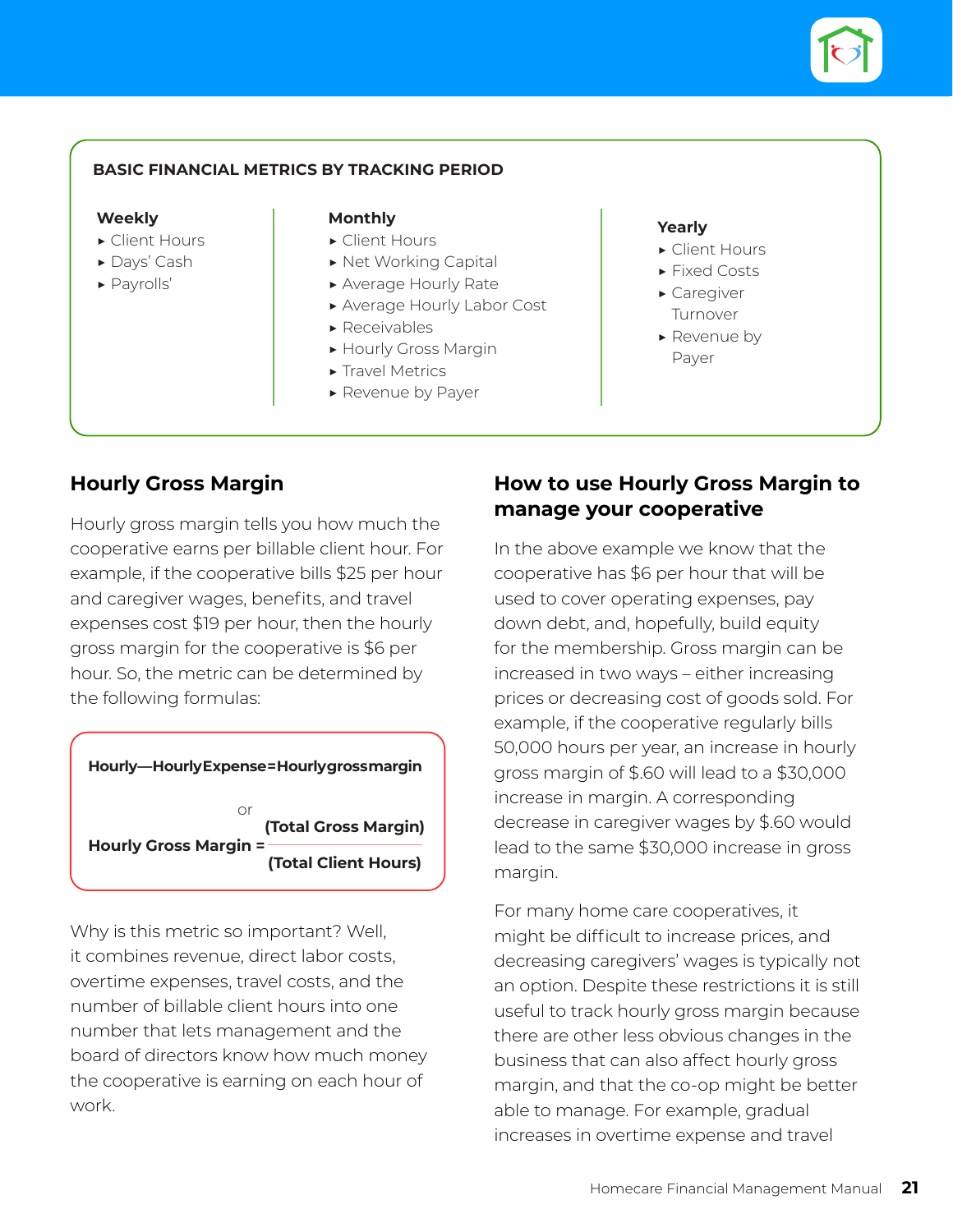

costs will eat into the gross margin, slowly eroding the cooperative's profitability over time (remember the example of travel costs on page 9). Knowing this, a cooperative that sees a reduction in hourly gross margins may find that scheduling and hiring challenges resulted in increases to direct labor costs, which in turn, reduced margins, hurting profits. Knowing the cause can help the board find a potential solution.

A gross margin analysis can also be done for each major customer to see which ones are more profitable than others. It might be tempting, for example, to sign a big new contract even if the pay is lower than you would like. But there is a big difference between not making as much profit as you would like and losing money with every hour you work. It may be OK to add a lower paying customer as long as fixed

# **Co-op Case Study: Overtime Expenses**

Nice Town Home Care Cooperative is a successful worker-owned home care cooperative whose clients are mainly private paying individuals and families. Like most homecare agencies, Nice Town Homecare often struggled with recruiting enough caregivers to meet demand. Getting the numbers right was particularly difficult with so many different clients because the number of hours needed could go up and down a lot in a short time period. The coop found themselves often forced to pay caregivers overtime. This was a benefit to the individual caregiver, but because rates were set according to the base pay, this meant the co-op lost money each hour of overtime. While overtime on holidays was simple to identify and charge back to clients, many overtime hours were due to a short-term mismatch between available caregivers and available hours in general. It was therefore difficult in many cases to allocate the increased cost to a particular client and bill them for it. The co-op considered instituting a penalty for last minute assignments,

but worried that would leave a negative impression on new clients, and last minutes assignments were only one of the causes of the problem anyway. Finally, co-op leaders just accepted the fact that overtime was a part of their lives and calculated a new overall rate that all clients would be charged that would cover both the direct expenses of providing each hour of care, plus any expected overtime. Workers were still paid overtime for the specific extra hours they worked, but now the source of that funding was not the particular client, but rather the overall revenue pool. Fortunately, the majority of the co-ops clients accepted the rate increase without question. Nice Town Homecare Cooperative's thoughtful analysis led to a win-win situation for everyone: members kept their valuable overtime opportunities while the co-op was able to cover the true cost of care without damage to its reputation. At the same time, clients were given a more predictable overall cost structure, something many of them appreciated.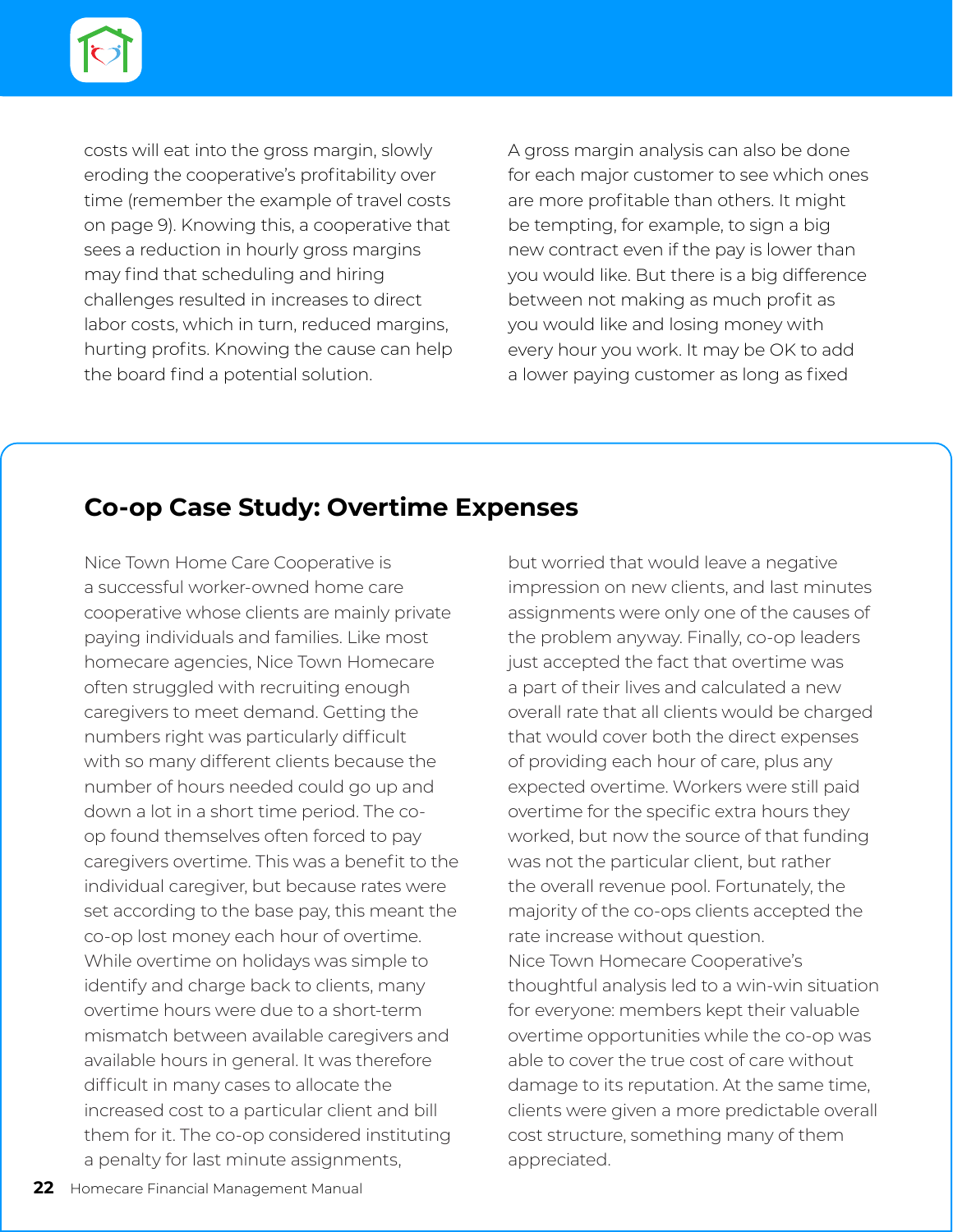

costs are adequately covered, but we should strive to price our services appropriately for each customer. Many large public payers for example, routinely take 60, 90 or even more days to pay their bills. This has a cost. Knowing and understanding your actual costs per customer, or per category of customer, will help you in negotiating viable contracts in the future.

# **Cash and Working Capital**

Managing cash is critical for home care businesses. Cooperative board members can use three simple metrics to better understand their cash position.

**Day's cash** is a measure of how many days a business can continue to operate without new revenues. In our sample co-op, operating expenses were \$198,395 in year 2 – and divided by 365 the co-op spends about \$543 per day on operating expenses. At the end of the last fiscal year the co-op had \$67,300 in cash, which, when divided by \$543 comes to 123.8 days, or more than four months, of cash. Typically, businesses strive to keep at least 60-90 days of cash on hand, but this can vary tremendously by industry.

| <b>SAMPLE CO-OP CASH METRICS</b>           |         |  |
|--------------------------------------------|---------|--|
| Day's Cash                                 | 1238    |  |
| <b>Payroll's</b>                           | 2.31    |  |
| <b>Net Working Capital</b>                 | 108,205 |  |
| Ωr                                         |         |  |
| Hourly Gross Margin = (Total Gross Margin) |         |  |
| (Total Client Hours)                       |         |  |

A cooperative with low cash reserves is in danger of missing payroll, while a co-op with an excess of cash should consider either re-investing in growth or distributing the retained equity to its member-owners.

- ▶ **Payroll's cash** is a measure of cash that is more specific to the home care industry. By far the largest expense in a home care business is caregivers' wages and other direct labor costs. It is useful to know how many payrolls can be covered by the current amount of cash on hand. Assuming the co-op pays every two weeks, we can divide total COGS by 26 (# of payrolls in a year) to get an average payroll of \$29,169. Thus, our sample co-op has a little over two payrolls of cash on hand.
- ▶ **Net Working Capital** If a co-op has significant accounts payable or accounts receivable the above two metrics may

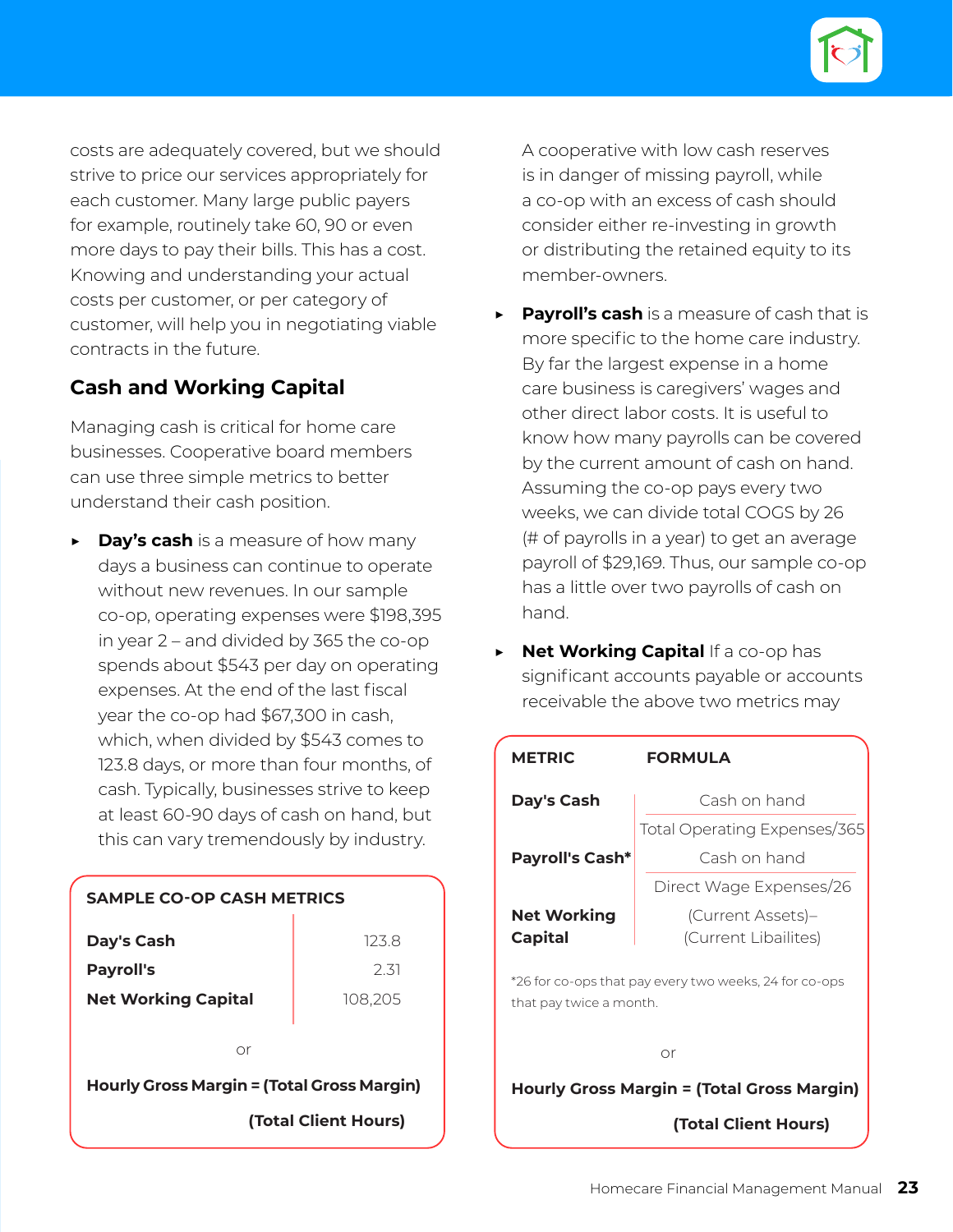

not be the best measure of the co-op's ability to pay its expenses. Net working capital subtracts current liabilities (typically short-term debt plus accounts payable) from current assets (typically cash plus receivables). By factoring in incoming cash (accounts receivable) and outgoing cash (account payable and debt payments), net working capital is a simple calculation that gives a fuller picture of the co-op's ability to cover its expenses.

### **Break-even**

One of the most important decision-making tools for any business is a break-even analysis. While it sounds complicated a break-even analysis is actually quite simple. For a home care business, the formula is:

| <b>Billable Client Hours =</b> | (TotalOperatingExpenses) |
|--------------------------------|--------------------------|
|                                | (Hourly Gross Margin)    |
|                                |                          |

For example, let's imagine your cooperative billed 40,600 hours at \$25 per hour last year with an average hourly labor cost (wages + taxes+ benefits) of \$18.68 per hour. Therefore, the hourly gross margin is \$6.32 per hour (\$25-\$18.68) and your break-even is:



This means that your cooperative needs to bill 31,390 hours' worth of work, at average rates and costs, to cover operating expenses. Hours beyond that amount contribute to paying down debt, distributing equity to members, or saving for future cash flow needs

For a start-up cooperative the breakeven analysis helps to give a target for the number of billable hours needed for the business to achieve financial sustainability and independence. Given that your cooperative is already in operation, how can your cooperative use the break-even formula? One useful scenario is when the cooperative needs to increase or add an operating expense. In this case, you can use the break-even formula to better understand the impact of that new expense on the cooperative. For example, if you needed to hire a new administrative staff member at a total cost of \$50,000 per year. What does this mean for the co-op?



Using the break-even formula, we can see the co-op now needs an additional 8,000 billable hours to cover the additional operating expenses associated with hiring the new administrative staff person and still achieve the same financial results. While the cooperative could add this new staff member and still be slightly profitable, it will be more difficult at the current level of business. On the other hand, if the new staff member is in a sales and marketing role, the board could expect them to bring in more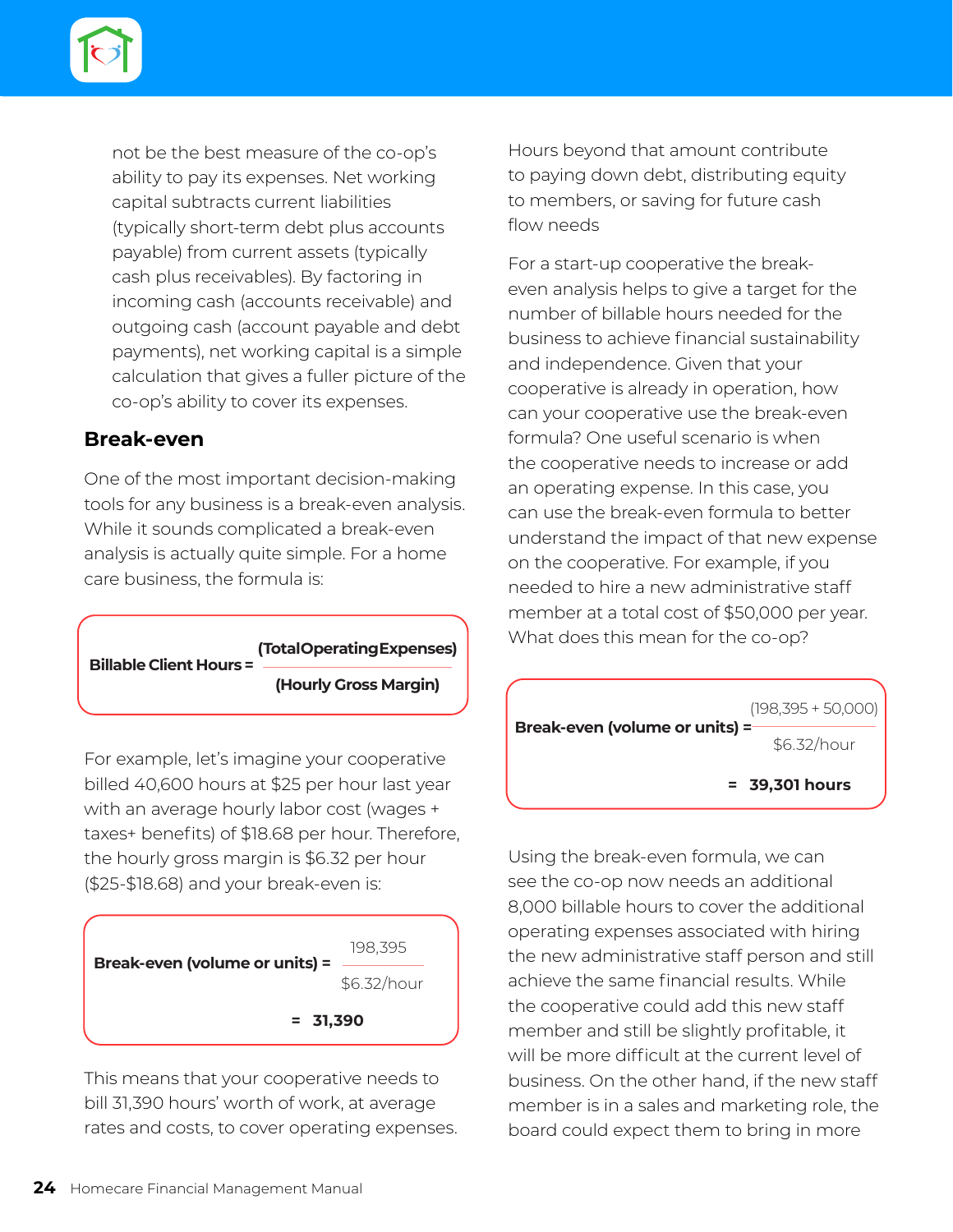

than 8,000 hours of new business. In this case it may be well worth the expense.

It is important to note that break-even is only the beginning number we need. Achieving break-even means that the business is not losing money with every hour; but it is not necessarily making money either. This formula is a very useful quick calculation, but does not account for repayment of debt, for returning equity to member-owners, or to build a reserve. A co-op that has debt to service or that aims to return a small patronage refund to members will have to bill additional hours to yield the cash for those needs.

### **Advanced Financial Metrics**

Tracking key financial metrics will give a cooperative's management and board of directors a solid understanding of the financial and operational health of the cooperative. As a cooperative grows, though, and complexity increases there are more advanced financial metrics that must be tracked. The metrics in this section are divided up into three sections: income statement metrics, balance sheets metrics, and home care specific metrics.

#### **Income Statement**

- ▶ Revenue by payer
- ▶ Travel Time and Mileage

### **Balance Sheet**

- ▶ Average Days Receivable
- ▶ Payrolls Cash

#### **Home Care Specific**

- ▶ Per Client Acquisition Cost
- ▶ Client Lifetime Value
- ▶ Caregiver Lifetime Value

### **Income Statement Metrics**

**Revenue by payer:** For any cooperative that receives revenue from both public pay and private pay clients it is critical to understand the overall percentage of the cooperative's revenue that is generated by each client type. This will help determine what the right client mix is for the cooperative and will allow management to set targets for either growth or reduction in different revenue categories, depending on the cooperative's needs and goals.

### **Travel Time and Mileage:** Some

cooperatives choose to reimburse caregivers for travel time and mileage. This expense will vary based on where a client lives and how urban or rural a cooperative's service area is. When taking on a new client it is important to consider travel time and mileage in relation to the new revenue that the client will generate. If not closely monitored,

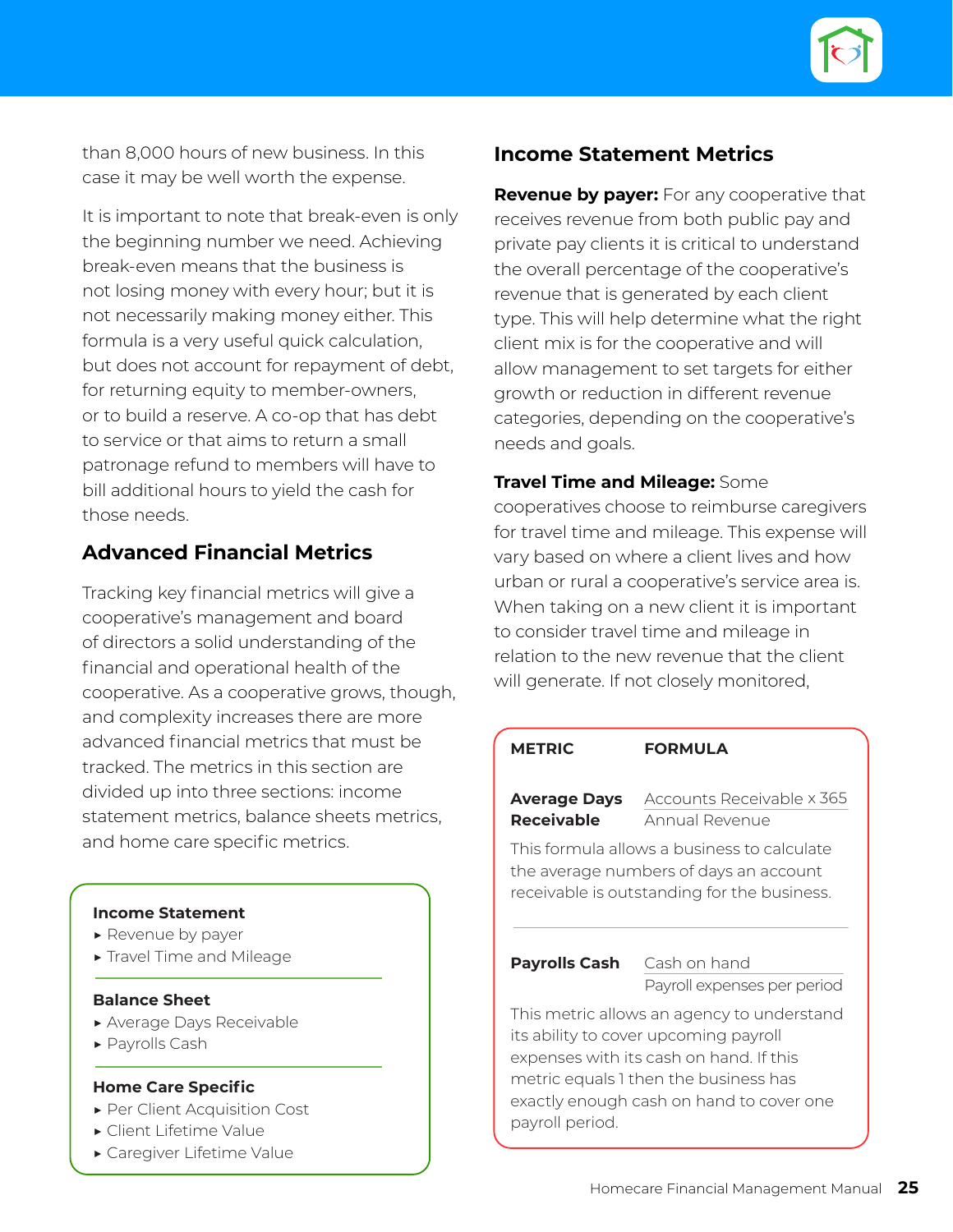

new clients that increase travel time significantly can increase direct expenses and reduce margins.

# **Balance Sheet Metrics and Ratios**

Quite often the information contained in the balance sheet can best be understood through a few different formulas and ratios. For cashflow management, it is crucial for any home care cooperative to track the metrics outlined below.

# **Home Care Specific Metrics**

In the home care industry, there are benchmarks that all agencies should track to measure their performance. While national benchmarks will not always be a perfect match for local markets, they should be used as a guideline to track the cooperative's performance in comparison to the industry.

**Per Client Acquisition Cost: Client** acquisition costs are important to track as they tell you how much money the agency is spending to bring in a new client. If it costs \$500 to bring on a new client, an agency needs to bill a minimum of \$500 of work with that client to make up for marketing expenses. High client acquisition costs might be worth it if that agency can bring on a 24/7 client but might lose money for the cooperative if the client only needs a few hours of home care a week. This metric is important to track by marketing channel. For example, if a newspaper ad costs \$500/ month and brings in three new clients, client acquisition costs for that marketing channel are \$167 – much cheaper than the industry average of \$590 per client.

| <b>METRIC</b>                                                                 | <b>FORMULA</b>                                                                  |                                                    |  |  |  |
|-------------------------------------------------------------------------------|---------------------------------------------------------------------------------|----------------------------------------------------|--|--|--|
| <b>Client</b><br>Cost<br><b>BENCHMARK= \$590</b>                              | (Total Sales and Marketing Expense)<br><b>Acquisition</b> Number of new clients |                                                    |  |  |  |
| <b>Client</b><br><b>Lifetime</b><br><b>Value</b><br><b>BENCHMARK= \$8,051</b> | Annual Revenue x Average<br>Number of clients                                   | client length<br>of service (in<br>years)          |  |  |  |
| <b>Caregiver</b><br>Lifetime<br><b>Value</b><br><b>BENCHMARK= \$12,243</b>    | Annual Revenue<br>Number of<br>Caregivers                                       | x Average<br>length of<br>employment<br>(in years) |  |  |  |

**Client Lifetime Value** is a measure how much revenue, on average, a home care agency earns per client. Agencies that have clients stay on for longer periods of time will have a higher client lifetime value.

**Caregiver Lifetime Value** is a measure of how much revenue, on average, a home care agency earns per caregiver. Agencies with better caregiver retention and longer caregiver tenure will have a higher caregiver lifetime value.

# **Non-Financial Metrics**



*Are we delivering good value to our memberowners?*

Financial measures aren't the only ones that are critical to tracking overall performance in homecare. A key measure in our industry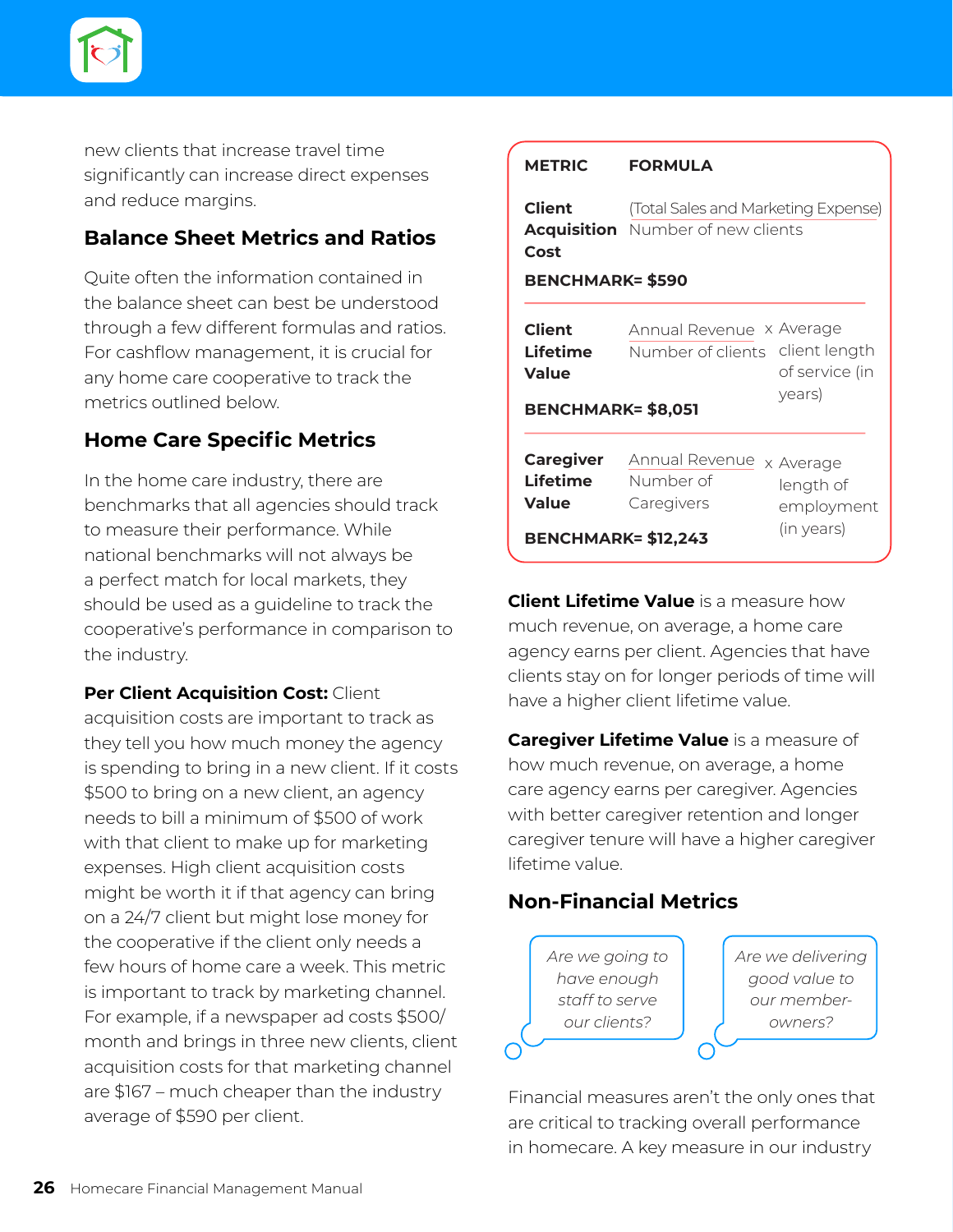

# **Co-op Case Study: Performance Management through Metrics**

Staff recruitment was a big issue for workerowned Community Co-op. It seemed like just as soon as one new caregiver was hired, another got lured away by a different job offering better pay or easier working conditions. Co-op members were frustrated that their staff recruitment efforts didn't seem to be leading to any progress.

With the help of a financial consultant, they decided to use their financial metrics to try and solve the problem. First, they identified a goal – how many net new caregivers did they really need to reach their revenue goals? The answer was net five. That meant with expected turnover, the hiring goal had to be higher than that. Next, they started looking at the various places that they advertised for new caregivers. There were local newspaper ads, internet job sites, a local community college with a CNA program, and simply word-of-mouth. Each had different costs. Luckily, the co-op had good financial records and had been tracking these costs separately as "recruitment expenses" so they were able to look at the relationship between each spend and the resulting hires. For six months in a row, the co-op tracked:

- ▶ Monthly cost
- ▶ # of applications generated
- $\rightarrow$  # of people called back and interviewed
- ▶ # of people hired

What they found, not surprisingly, was that the local community college was the best source of solid recruits, yielding by far the lowest cost-per-hire. Somewhat surprisingly, the local newspaper came in second, with the online job board a close third in terms of the actual number of successful new hires generated.

Then Community Co-op took their analysis further: they continued tracking these variables, but also added the additional data points of

- ▶ Was still employed at the end of 90 days
- ▶ Was still employed at the end of 6 months.

This led to some interesting results. While the online job board had generated almost the same number of hires per dollar as the local newspaper, those hires tended to not stick around. At the 6-month mark, only 1 of 6 was left. The community college recruits had a much better rate of retention, but the best six-month retention rate of all was for those who had come to the co-op through word-of-mouth from existing coop members. This led Community Co-op to re-think their spending on staff recruitment. While they still use internet ads, they also started exploring new ways of local recruitment building on their success with local newspapers, and most importantly, started offering a referral bonus for any staff member who recruited another solid caregiver to the team. A new emphasis on recruitment in the monthly staff newsletter also led to more quality hires, at no additional cost. Using financial metrics helped Community Co-op to get the most out of their recruitment dollars and make progress on an important strategic goal that previously had seemed impossible.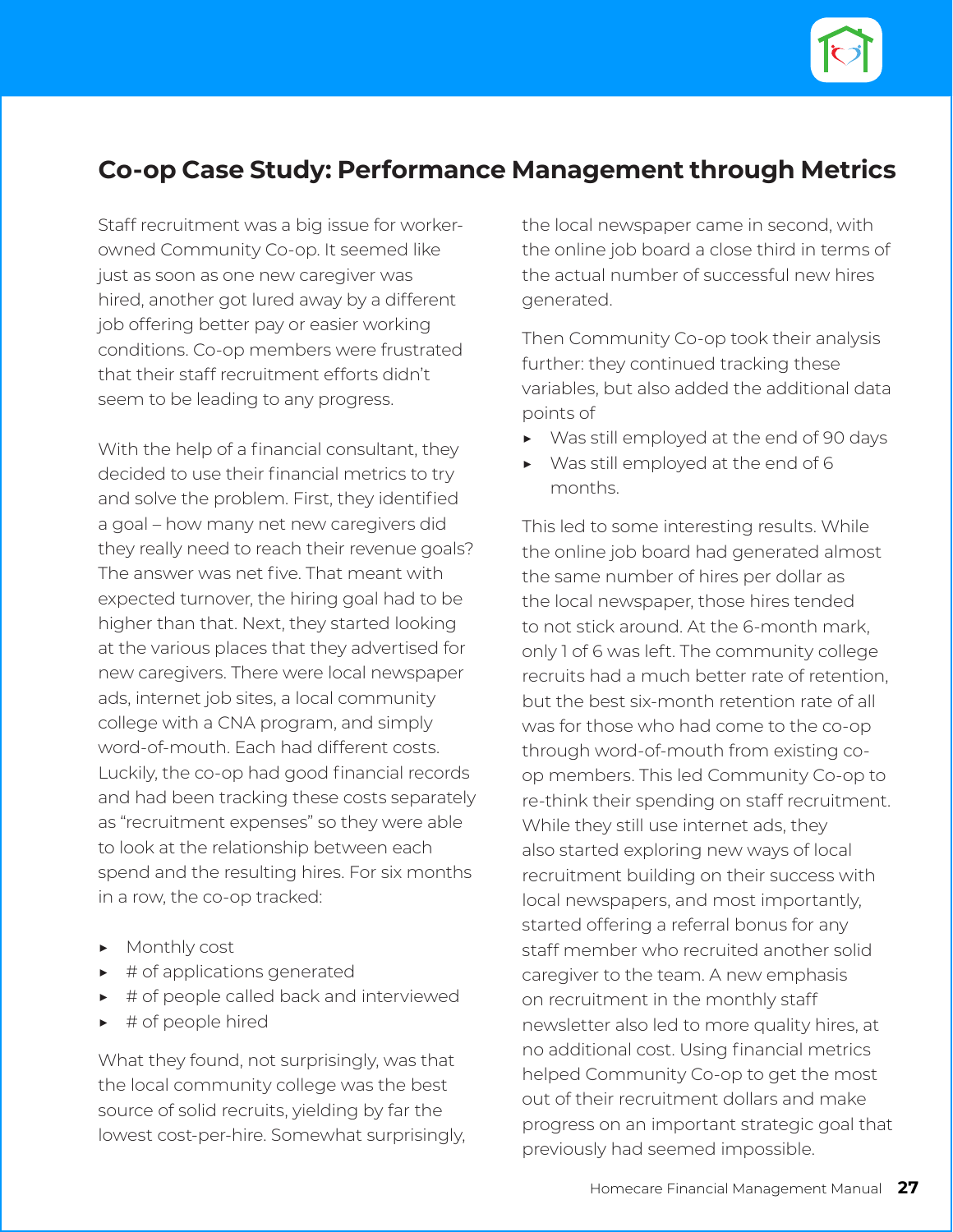

### **Non-financial metrics:**

Other non-financial metrics that home care agencies include:

- ▶ Caregiver turnover
- ▶ Client turnover
- ▶ Client satisfaction
- ▶ Caregiver satisfaction

is staff recruitment and turnover. A co-op that can't keep caregivers will have a much harder time delivering quality care. Other important non-financial metrics are client satisfaction and member satisfaction. All these metrics can be tracked on a regular basis.

# **Dashboards**

A dashboard can be used to tie all these metrics together into one cohesive snapshot of your co-op's performance. A dashboard typically tracks the 4-5 most important metrics that a co-op board has chosen as their own key datapoints. This will typically include both financial and non-financial metrics.

Dashboards are most helpful when the metrics being tracked are tied to goals set by the board at the beginning of the year (see dashboard on pg. 28 about strategic planning). And these goals, in turn, will

|                                | <b>Aug</b> | <b>Sept</b>               | Oct            | <b>Nov</b>                |
|--------------------------------|------------|---------------------------|----------------|---------------------------|
| <b>RECRUITMENT/RETENTION</b>   |            |                           |                |                           |
| <b>Applications</b>            | 13         | 44                        |                | 5                         |
| <b>Hires</b>                   | $\bigcirc$ | $\overline{2}$            | 3              | $\bigcirc$                |
| <b>Involuntary Turnover</b>    | 3          | $\overline{2}$            | $\circ$        | $\bigcirc$                |
| <b>Voluntary Turnover</b>      | $\bigcirc$ | $\circ$                   |                | $\bigcirc$                |
| <b>Total Turnover</b>          | 3          | $\overline{2}$            | 1              | $\bigcirc$                |
| <b>Net Change in Workforce</b> | $-3$       | $\circ$                   | $\overline{2}$ | $\bigcirc$                |
| <b>BUSINESS METRICS</b>        |            |                           |                |                           |
| <b>Billable Hours</b>          | 3,397      | 3,650                     | 3,524          | 940                       |
| <b>Avg. Billing Rate</b>       | \$21.00    | \$20.00                   | \$21.00        | \$22.00                   |
| <b>Gross Marg</b>              | 33%        | 32%                       | 33%            | 34%                       |
| <b>SATISFACTION</b>            |            |                           |                |                           |
|                                |            |                           |                |                           |
|                                |            | <b>Caregivers</b><br>7/10 |                | <b>Caregivers</b><br>8/10 |
|                                |            |                           |                |                           |
|                                |            |                           |                |                           |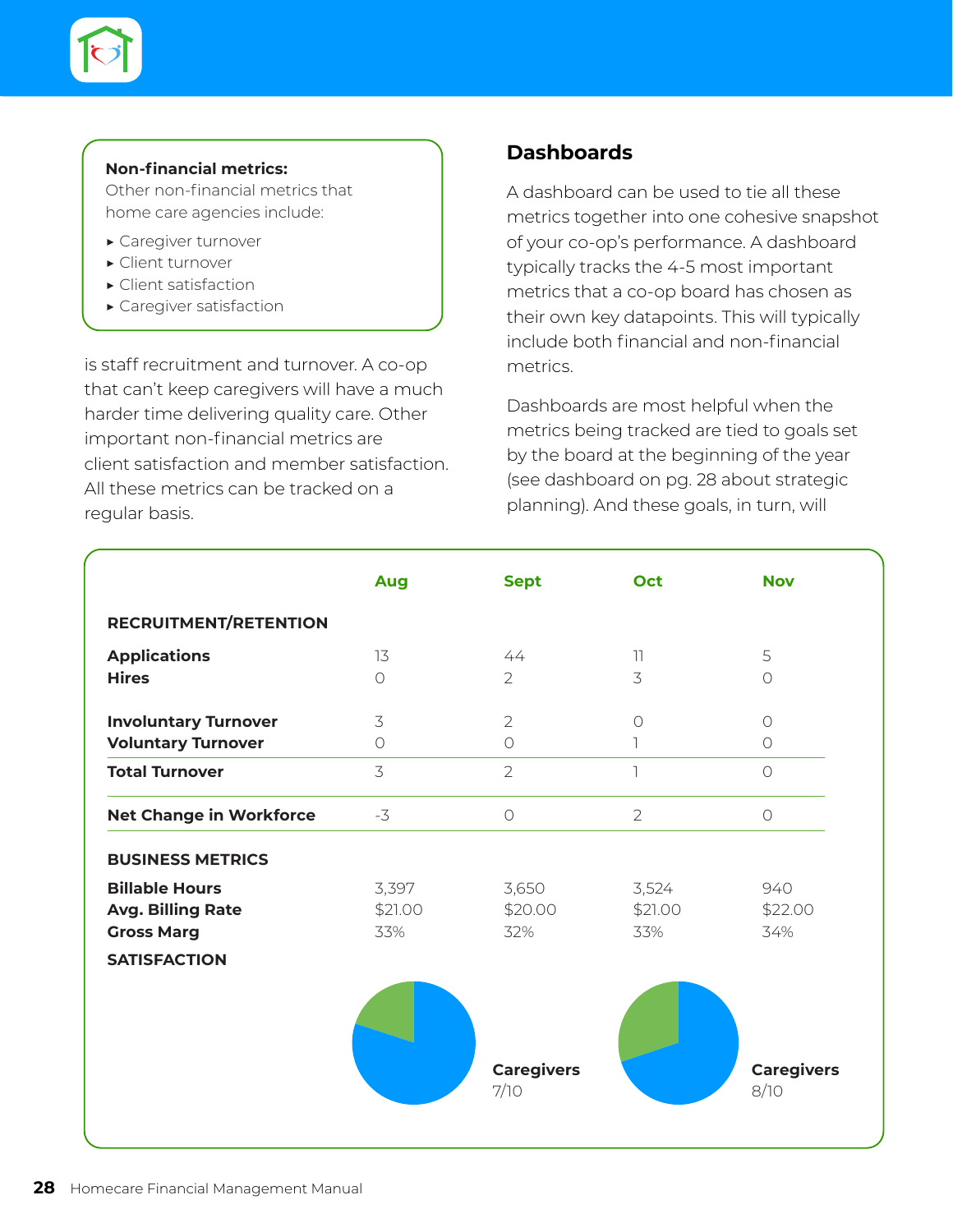

Some co-ops may choose to track activities in addition to performance metrics. For examples, a co-op that is aiming to improve recruitment and retention may track caregiver turnover as the **performance metric** and number of job applications received as the **activity metric**. This way the co-op can see if certain types of job postings lead to more applications, and if the increase in applications will eventually lead to reduced turnover (see story to the side).

Some dashboards also use **trend analysis** to capture how performance is shifting over time. An example dashboard of this kind is below. This cooperative is focused on increasing margins through targeting higher paying clients and improving caregiver recruitment and retention. Your cooperative will have different goals and will likely choose some other metrics to track.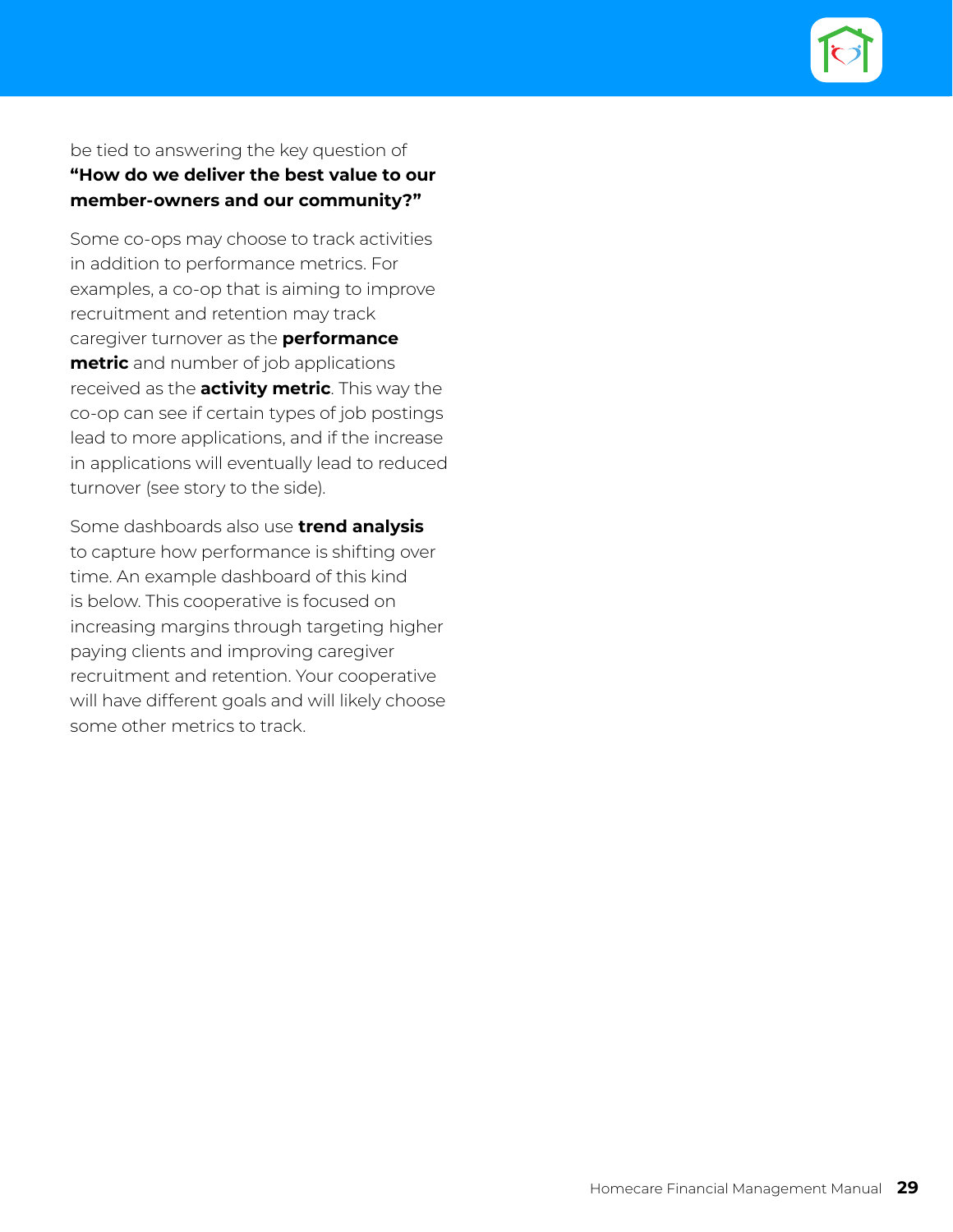



Homecare Cooperative Initiative A Project of CDF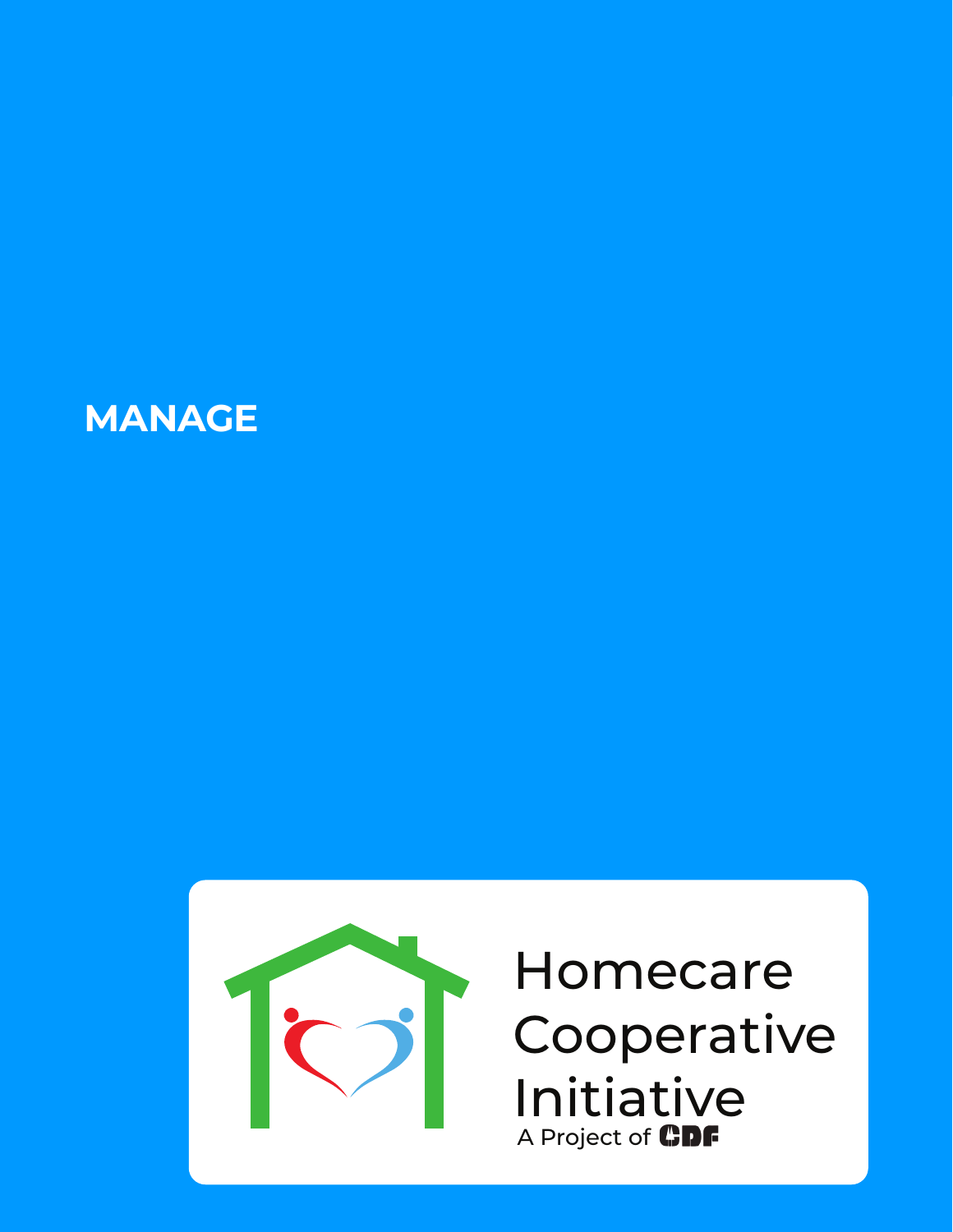

# **MANAGING FINANCIAL PERFORMANCE—HOW TO BUDGET AND PLAN**

While it can often be challenging to step back from the day to day challenges of working in a home care cooperative, it is your responsibility as a board member to take the time to plan for the future. In the shortterm, it can often feel as if you have more immediate responsibilities, but financial planning is crucial to the long-term success of the cooperative. A cooperative that doesn't plan for the future is not nearly as likely to meet their goals.

Home care can be a frustrating industry, because many of the biggest factors that affect your company's business, such as federal Medicaid reimbursement rates, are simply beyond your control. However, a good board acts to control those things that they can control and build the future they want. The financial management tools you have learned to help understand and monitor your co-op's finances are also great tools to use in planning its future.

At its best, the annual budgeting process should prompt some good conversations between board and management, so start the process early to give yourselves plenty of time. For a co-op on a calendar fiscal year for example, management should generally start drafting the next year's budget in September. That gives the board time to respond to the draft with ideas and questions, and for management and the finance committee of the board to do a second draft for approval at the November or December board meeting. These tasks can

be included on your annual board calendar as regularly recurring responsibilities.

# **Budget**

A board's number one tool for managing financial performance is the annual budget. We saw in the previous section that the budget clarifies the previous year's performance, but it is also a planning tool. But you might ask, **"How do I know what is going to happen?"**. You don't. But that shouldn't stop you from thinking about what is likely to happen, and what the coop's response should be if it does.

Budgets generally start with assumptions based on the previous years' experience. Some budget items you can be pretty sure about—if you have a lease on your office, you know what the rent next year should be (the "fixed" expenses we talked about earlier).

But other big items in the budget are not so obvious – **"Where do we expect our revenue to come from?"** is an important question, for example, and not a simple one. The answer given in the budget will usually be a combination of what happened before (Client A is a good client, and we know they are happy with our performance so we expect that to continue, or Agency B has consistently sent us about \$XX in business every year and so likely will again) plus some educated guesses about new things.

A good budget is a combination of comfort and calculated aspiration—you want to feel confident about most of the figures. Yet if you are trying to make improvements to your operations (earn enough to make a distribution to worker members for example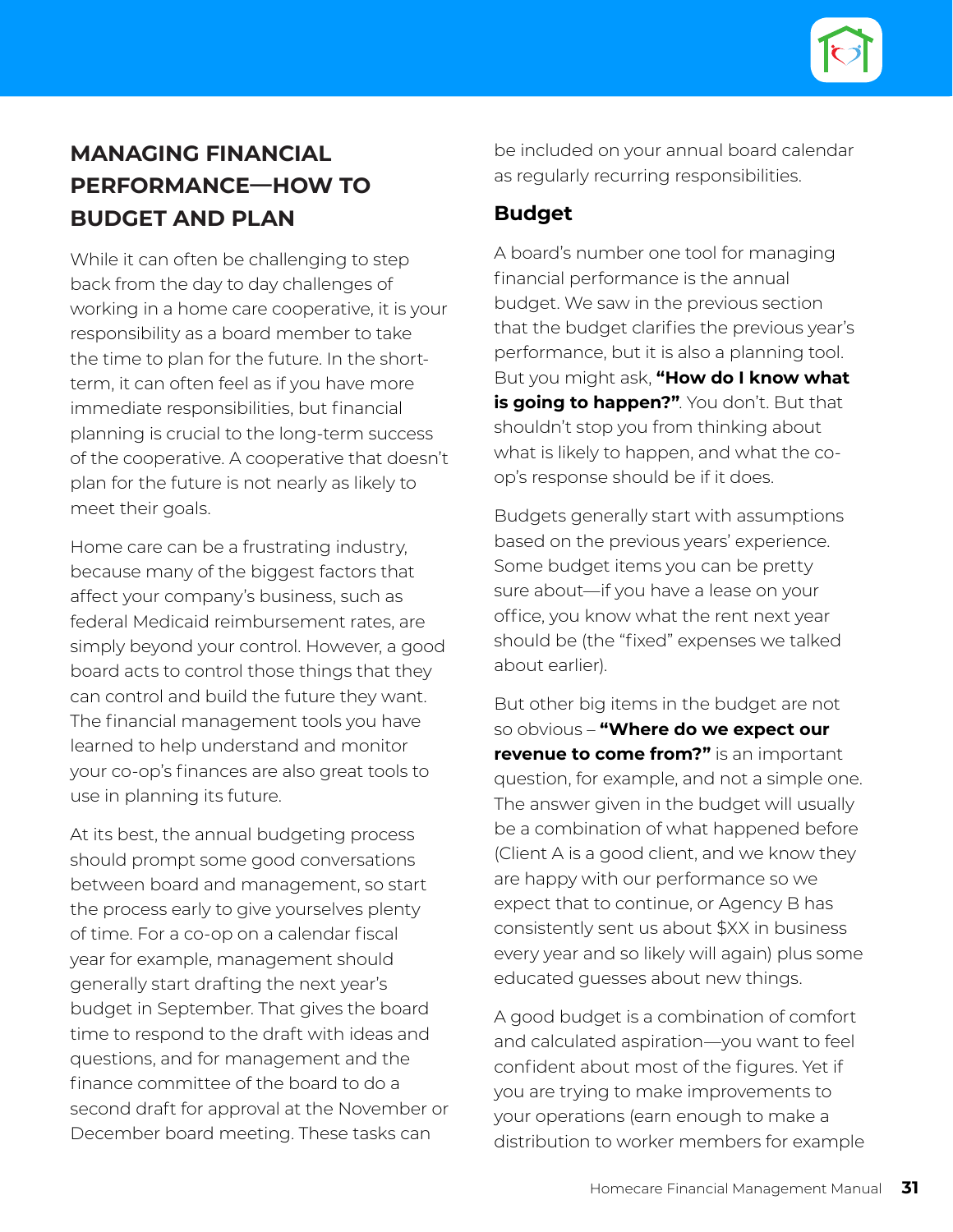

| <b>The Board Calendar</b>                |                           |                                           |                                            |                                   |                          |                                   |                          |                             |                                    |                                      |                             |
|------------------------------------------|---------------------------|-------------------------------------------|--------------------------------------------|-----------------------------------|--------------------------|-----------------------------------|--------------------------|-----------------------------|------------------------------------|--------------------------------------|-----------------------------|
| <b>Jan</b>                               | <b>Feb</b>                | Mar                                       | Apr                                        | <b>May</b>                        | <b>June</b>              | <b>July</b>                       | Aug                      | <b>Sept</b>                 | Oct                                | <b>Nov</b>                           | <b>Dec</b>                  |
| Review<br>key<br>metrics                 | Review<br>key<br>metrics  | Review<br>key<br>metrics                  | Review<br>key<br>metrics                   | Review<br>key<br>metrics          | Review<br>key<br>metrics | Review<br>key<br>metrics          | Review<br>key<br>metrics | Review<br>key<br>metrics    | Review<br>key<br>metrics           | Review<br>key<br>metrics             | Review<br>key<br>metrics    |
| Review<br>previous<br>vear<br>financials |                           |                                           | Review<br>quarterly<br>financials          |                                   |                          | Review<br>quarterly<br>financials |                          |                             | Review<br>quarterly<br>financials  |                                      |                             |
| <b>Board</b><br>self-eval-<br>uation     |                           |                                           |                                            | Board<br>training                 |                          |                                   |                          | Start<br>drafting<br>budget | Review &<br>amend<br>budget        | Approve<br>budget                    |                             |
| <b>Board</b><br>nomina-<br>tions         | Plan<br>annual<br>meeting | Send out<br>board<br>election<br>material | Annual<br>Meeting<br>and board<br>election | <b>Elect</b><br>board<br>officers |                          |                                   |                          | Planning<br>retreat         |                                    | Plan<br>Manager<br>annual<br>Reviews | Manager<br>annual<br>review |
|                                          |                           | Member<br>survey                          |                                            |                                   | Plan<br>summer<br>picnic |                                   | Customer<br>survey       |                             | $Co$ -op<br>Month cel-<br>ebration | Plan end<br>of year<br>party         |                             |

or add a benefit for members) a budget will also entail some well-thought out ideas for things that you are planning to turn out differently (better) than previous years. Maybe you want to keep your overhead to a specific percentage of revenues or increase your sales by 10%. The budget will help you to monitor your performance, month-by-month, to see how you are doing in meeting these goals. It is important to have these conversations in the board meetings as the budget is being developed to make sure everyone is aligned in the goals. In this respect, a budget is where the strategic planning and financial planning processes meet.

A budget can also show you when things are not going well, and what is likely to happen if no changes or improvements are made. It is one thing to lose money one month, or one quarter, or even one year. But you can't do that month after month or year after year or your cooperative will go out of business. A cooperative is after all a business like any other. The budgeting process is a good place to start confronting some lessthan-ideal trends, identifying the causes (what we thought was going to happen versus what actually happened) and discuss what can be done. Budgeting helps you to have this conversation **before** things get too bad, so you can manage the situation.

Managing your financial future entails identifying those measures that you would like to either change or remain the same and following up with yourself on a regular (often monthly) to monitor progress.

This sample we saw in Chapter 2 illustrates this process. In our example, the co-op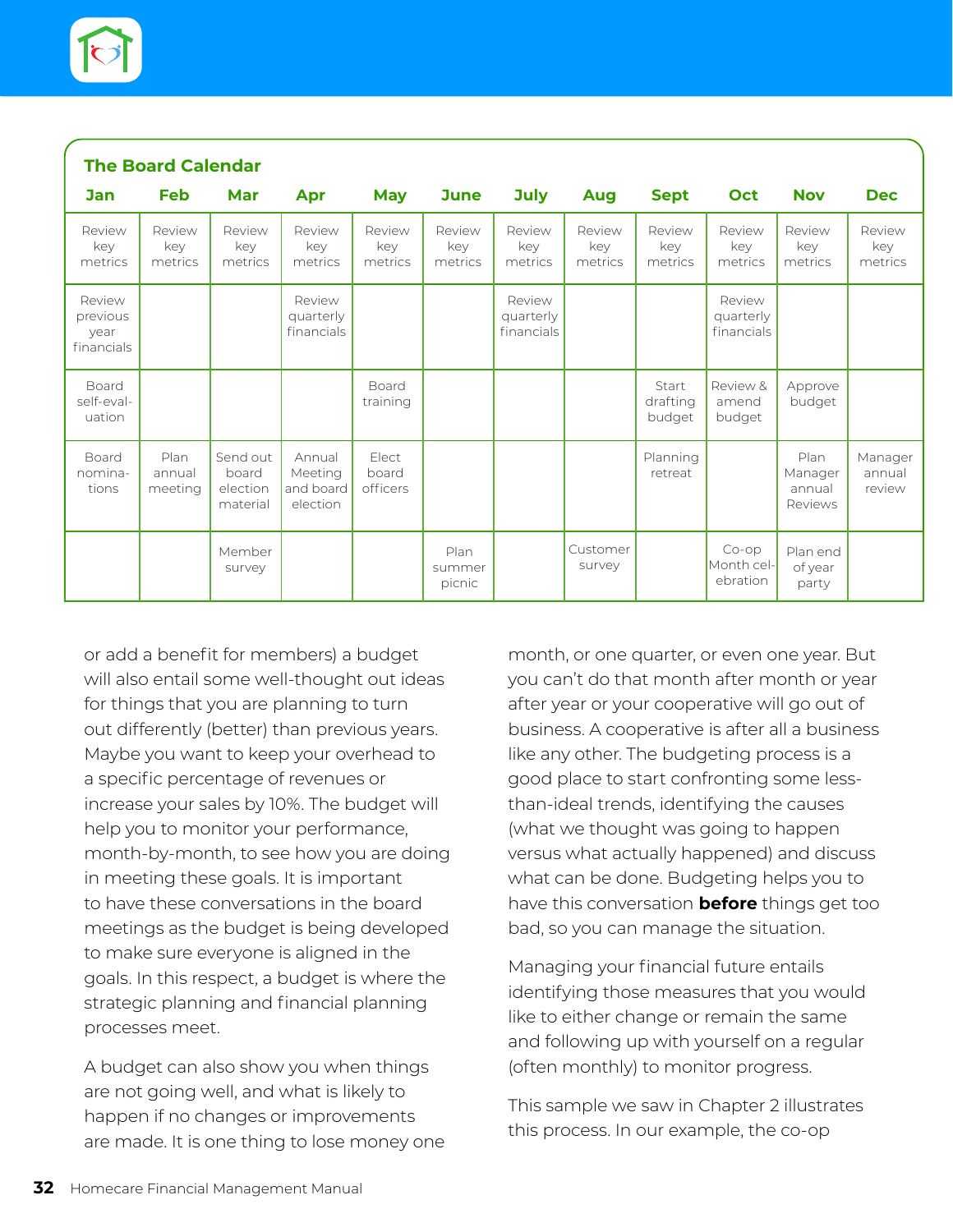

expected revenue to be about \$40,000 more than it was. From a budgeting perspective, a co-op board might ask themselves, **"Which of our revenue estimates turned out to be incorrect, and why?"** They might also examine the operating expense items to see if the board's projections for operating expenses matched growth expectations. Perhaps the board expected a low-cost marketing plan to yield better results. Or maybe a large referral partner began to refer fewer clients over the course of the year. There are often no big right or wrong answers to these questions. The point is to be aware of what happened, in order to better plan for the future.

When building the budget for next year, the board should consider why the cooperative fell short of the budget in year 2. If you have determined that the cooperative under-invested in sales and marketing, then your budget for next year should increase that expense if you plan on growing revenue. Or the cooperative's administrators need to reconnect with a referral partner whose referrals have dropped off in the last year. Effective boards of directors use budgets to understand the previous year's financial performance, learn from it, and incorporate those learning into the following year's budget.

# **Advanced Financial Management Tools**

One of the great things about budgeting and financial projections in general is that you can make mistakes on paper before they happen in reality.

### **SAMPLE HOMECARE**

|                                                      | <b>Year 2</b>        |                                          | <b>Budget Variance</b> |
|------------------------------------------------------|----------------------|------------------------------------------|------------------------|
| Revenue<br>(COGS)                                    | 1,015,000<br>758,400 | 1,200,000 (185,000)<br>900,000 (141,600) |                        |
| <b>Gross Margin</b>                                  | 256,600              | 300,000 (43,400)                         |                        |
| <b>Operating</b><br><b>Expenses</b>                  | 198,395              | 200,000                                  | (1,605)                |
| <b>Net Ordinary</b><br>Income before<br><b>Taxes</b> | 58,205               | 100,000 (41,795)                         |                        |
| Other Income/<br><b>Expenses</b>                     |                      |                                          |                        |
| <b>Net Income</b><br><b>Before Expenses</b>          | 58,205               | 100,000                                  | (41,795)               |

Some of the more advanced tools for financial management include making various versions of a budget or financial projection (best case, worst case, most likely case) to see the differences between them – sometimes small variables have big impacts. Another tool is something called **"sensitivity analysis"** or a **"What-If" Analysis** where you look at what might happen if you keep all your assumptions the same but change just one key variable. For example, "What if our labor expense went from 65% to 70%?" or "What if our revenues went down by 10%?" Tools like these can help you, as board members, to better understand some of the risks that your co-op is facing and take some actions to improve the situation.

You will likely need to get some help from a financial professional to use some of these more advanced kinds of financial planning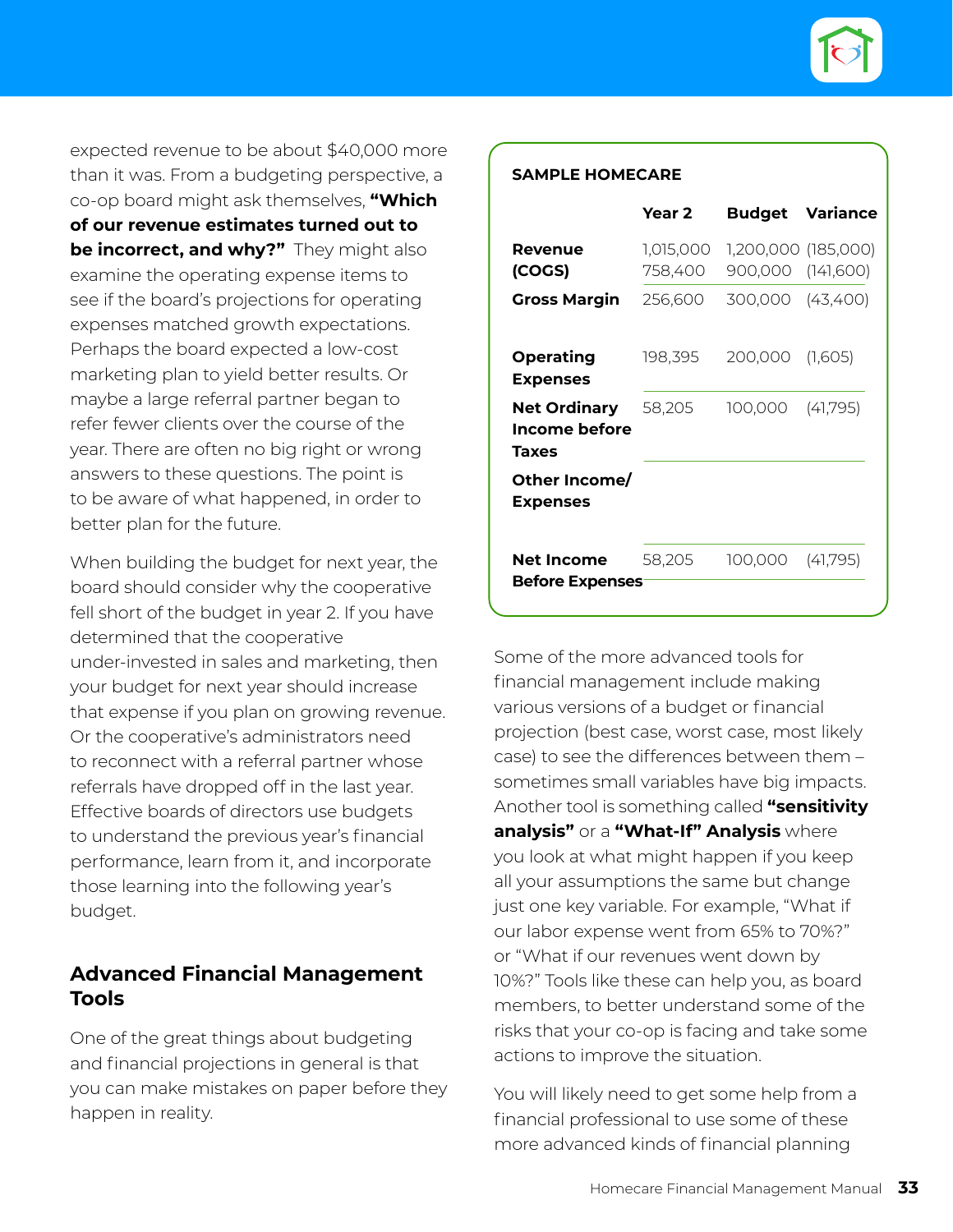# **Co-op Case Study: Budgeting**

Best Homecare is a new homecare cooperative, a project of a helpful nonprofit organization whose leaders understood the importance of high-quality jobs and highquality care for their vulnerable clients. The nonprofit didn't have much experience in homecare directly, but staff had worked in other social service sectors. Based on their previous experience, Best Homecare started out with a full-time officer manager, a full-time care coordinator and a fulltime Executive Director, just to make sure everything ran smoothly. The office ran great, but there never seemed to be enough money to pay everybody, and the nonprofit was forced to cover the salaries of some of the cooperative's office staff.

An industry analysis found that Best Homecare had less than \$50,000 in revenue with an overhead expense of an organization earning \$500,000 in revenue. To bring the co-op more into line with other successful homecare companies and break even on their financial performance, they would

either have to increase revenues to cover the cost of the three office employees or reduce the hours (cost) of these positions. With the help of a financial consultant, the co-op determined that they must earn more than five times projected revenue to keep their existing office staff in place without continuing support the co-op through grants. That task seemed just too daunting. Alternately, if they went with the office staff they could afford, they would have to cut the hours of these three jobs in half.

By talking to other homecare cooperatives, Best Homecare found they could combine the Care Coordinator and Office Manager positions into a single job, and make do with a part-time Executive Director, who could also share duties with the parent nonprofit. By making these changes, Best Homecare set themselves on a path to a more stable financial future, and, most importantly, a path towards financial independence from their parent nonprofit.

tools, but they can be a very useful way to see the results of some mistakes on paper instead of expensive reality.

# **Strategic Planning**

A disciplined annual budgeting practice is probably the most important planning tool a co-op board can put in place. You really need an annual budget in order to oversee

your co-op and carry out your duties as a board member.

Another vital tool which often gets lost in the hectic nature of daily life is the strategic plan. While a budget is a one-year look into the future, a strategic plan usually has a 3-5 year horizon. In putting together a strategic plan, a board focuses on larger goals and ambitions that may take longer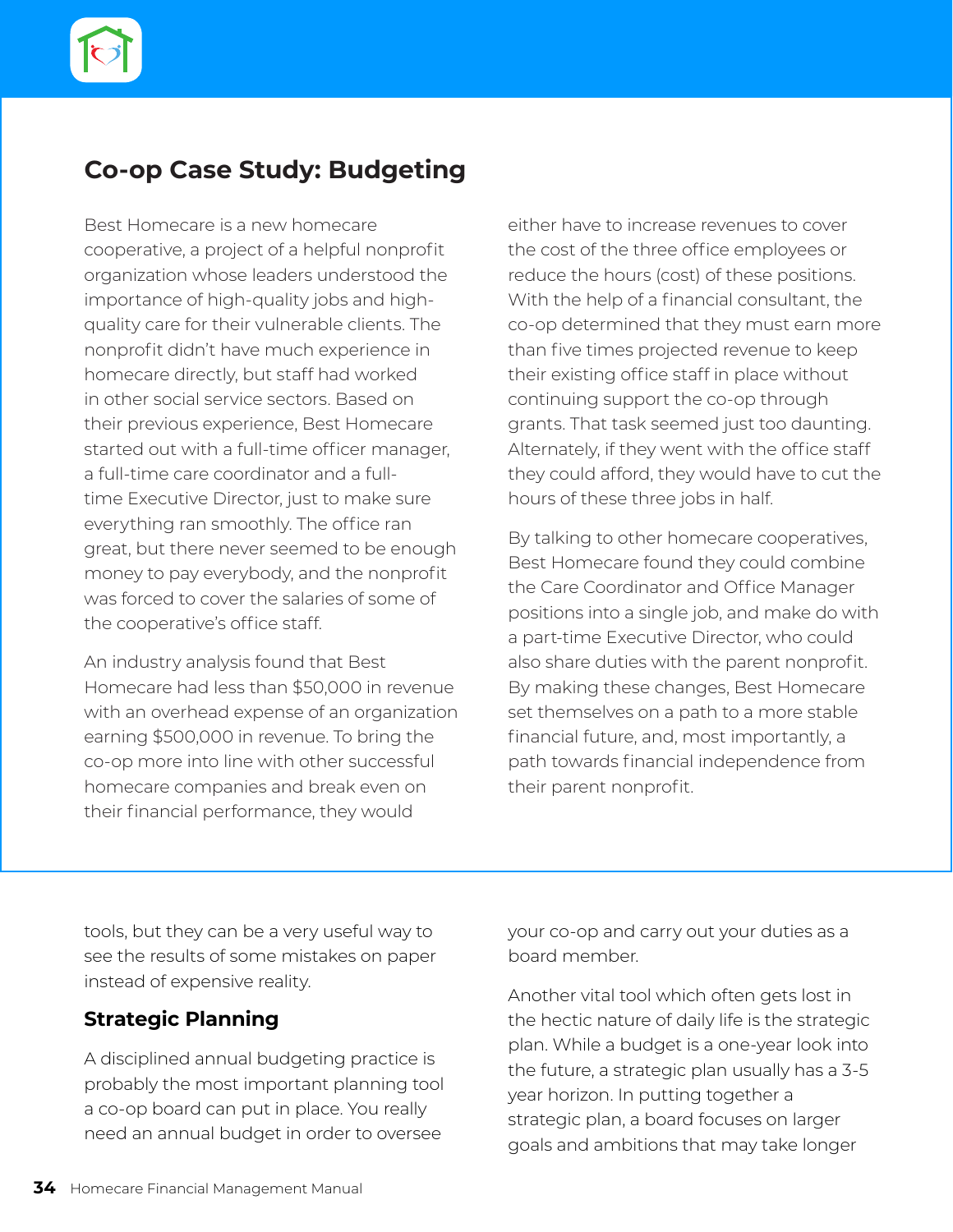

than 12 months to make happen and identifies key steps or milestones that would mark progress in meeting these longer-term objectives.

A strategic plan is a good place to start tackling some more ambitious goals than simply staying afloat year-to-year (which is often hard enough as it is!). For example, a co-op might want to offer healthcare to members. Each year the board tries to fit it in the budget, but each year the idea is dropped because there isn't enough money.

So instead of saying, "We can never afford healthcare," the board could use its financial planning tools (along with a good technical assistance provider to lead the way) and explore a different question which is **"What would have to happen for us to be able to afford to offer healthcare?"** 

Using multi-year financial projections and trying out different assumptions, the board could identify the right mix of variables (more revenue, better prices, and/or lower expenses) that would allow enough room

| <b>WHEN DO WE DO WHAT?</b>       |                                           |  |                                       |                                 |                                                                     |  |  |
|----------------------------------|-------------------------------------------|--|---------------------------------------|---------------------------------|---------------------------------------------------------------------|--|--|
| Required/highly recommend        |                                           |  |                                       |                                 |                                                                     |  |  |
| <b>Monthly</b>                   | Quarterly                                 |  | <b>Annually</b>                       |                                 | <b>Every 3-5 Year</b>                                               |  |  |
| Review key metrics               | Quarterly financial<br>perfromance review |  |                                       | Hold annual meeting             | New strategic plan                                                  |  |  |
| Review basic financials          |                                           |  | Board elections;<br>officer elections |                                 |                                                                     |  |  |
|                                  |                                           |  | Create and approve<br>annual budget   |                                 |                                                                     |  |  |
|                                  |                                           |  | Performance review<br>for management  |                                 |                                                                     |  |  |
|                                  |                                           |  | Board self-evaluation                 |                                 |                                                                     |  |  |
| <b>Best Practices</b>            |                                           |  |                                       |                                 |                                                                     |  |  |
| <b>Monthly</b>                   | Quarterly                                 |  | <b>Annually</b>                       |                                 | <b>Every 3-5 Year</b>                                               |  |  |
| Review sub-<br>committee reports | Board education<br>event                  |  | <b>Board Training</b>                 |                                 | Appoint sub-committee to review<br>bylaws or key policies as needed |  |  |
| Member newsletter                | Member event of<br>some kind              |  | Short member<br>survey                | More detailed member<br>survery |                                                                     |  |  |
|                                  |                                           |  | Strategic planning                    |                                 | Customer surbery                                                    |  |  |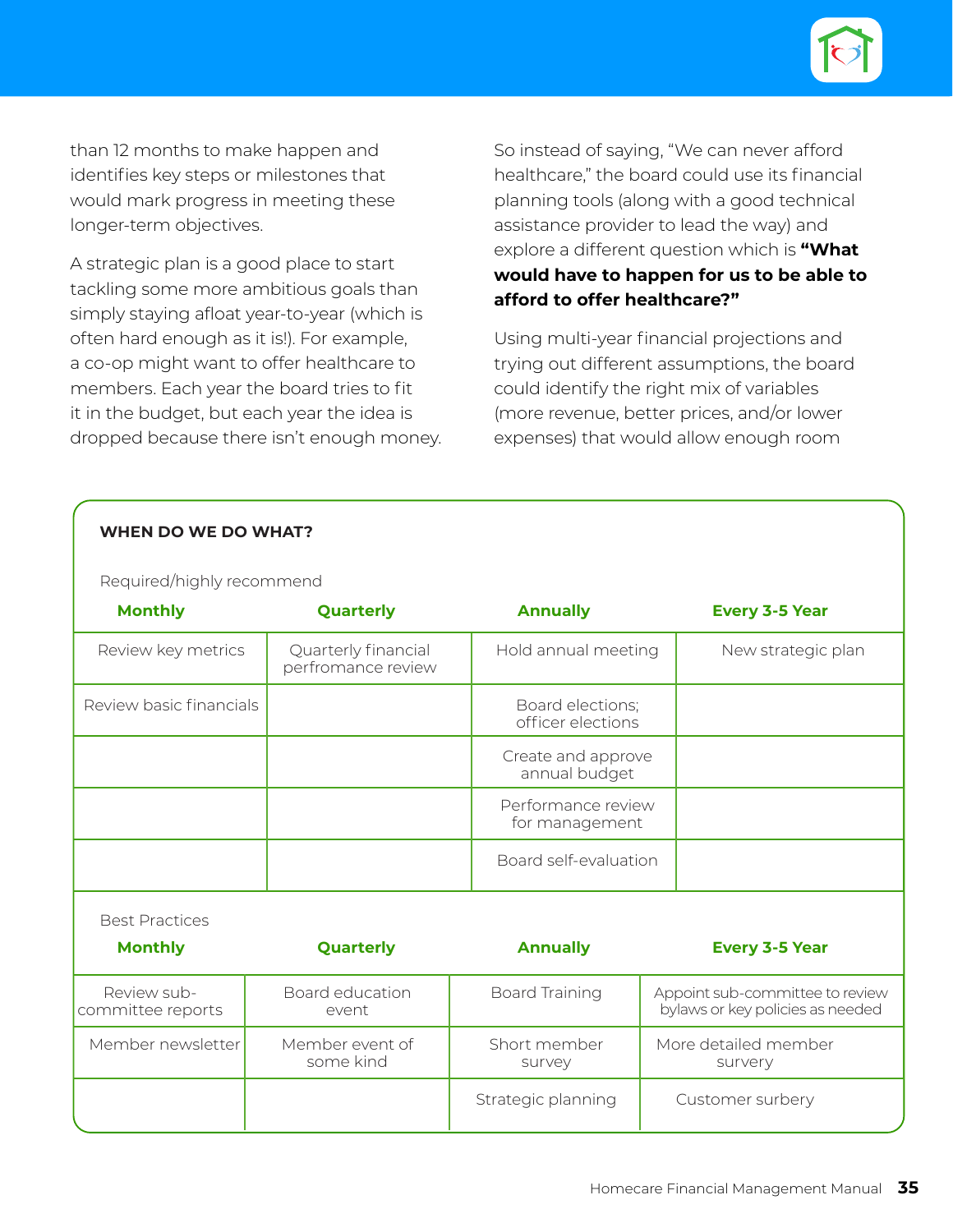

to pay for the expected cost of healthcare. Most likely, this would not be an easy process, and some big changes might be needed that could take several years to implement. Maybe co-op members would be willing to trade off mileage reimbursement for healthcare. Or maybe the co-op could grow revenue enough to afford both. In any case, if it were truly a key goal of the co-op, the board could use the strategic planning process to put them on the right path, working effectively together toward this important shared goal.

# **Concluding Thoughts**

**MEASURE**, **MONITOR** and **MANAGE** are the three financial duties of a member of the board of directors. It is a big task, but luckily there are many cooperative organizations and peers out there to help you do your best job. Never be afraid to ask for help and remember that your knowledge and perspective as a caregiver and as a member-owner are a tremendous asset for your cooperative. Developing your financial skills will only enable you to contribute more. Measure, monitor and manage: with these in mind, every board member can contribute to the financial success of the co-op.